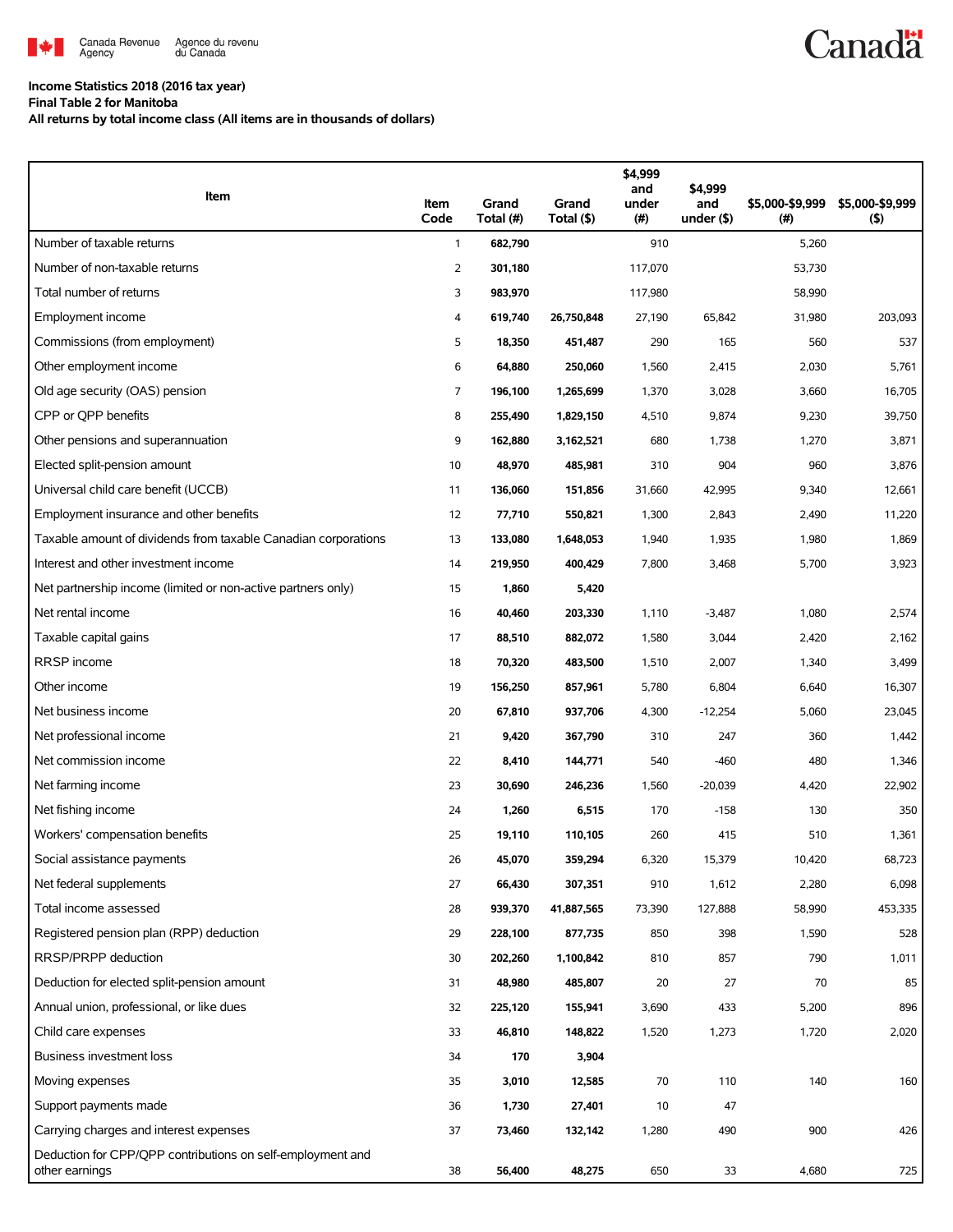

## **Income Statistics 2018 (2016 tax year)**

**Final Table 2 for Manitoba**

**All returns by total income class (All items are in thousands of dollars)**

| Item                                                                                          | Item<br>Code | Grand<br>Total (#) | Grand<br>Total (\$) | \$4,999<br>and<br>under<br>(#) | \$4,999<br>and<br>under $($ \$) | \$5,000-\$9,999<br>$($ # $)$ | \$5,000-\$9,999<br>(5) |
|-----------------------------------------------------------------------------------------------|--------------|--------------------|---------------------|--------------------------------|---------------------------------|------------------------------|------------------------|
| Deduction for provincial parental insurance plan (PPIP) premiums<br>on self-employment income | 39           |                    |                     |                                |                                 |                              |                        |
| Exploration and development expenses                                                          | 40           | 1,250              | 14,549              |                                |                                 |                              |                        |
| Other employment expenses                                                                     | 41           | 31,910             | 132,224             | 160                            | 291                             | 220                          | 373                    |
| Clergy residence deduction                                                                    | 42           | 1,630              | 21,480              |                                |                                 |                              |                        |
| Other deductions                                                                              | 43           | 24,300             | 75,756              | 960                            | 1,010                           | 770                          | 685                    |
| Total deductions before adjustments                                                           | 44           | 535,580            | 3,238,488           | 9,310                          | 5,307                           | 13,360                       | 7,197                  |
| Social benefits repayment                                                                     | 45           | 14,470             | 44,602              |                                |                                 |                              |                        |
| Net income                                                                                    | 46           | 936,730            | 38,634,799          | 70,910                         | 150,862                         | 58,930                       | 446,514                |
| Canadian Forces personnel and police deduction                                                | 47           | 120                | 2,330               |                                |                                 |                              |                        |
| Security options deductions                                                                   | 48           | 390                | 17,869              |                                |                                 |                              |                        |
| Other payments deduction                                                                      | 49           | 125,730            | 777,999             | 7,440                          | 17,598                          | 13,090                       | 76,181                 |
| Non-capital losses of other years                                                             | 50           | 890                | 10,922              | 10                             | 18                              | 10                           | 55                     |
| Net capital losses of other years                                                             | 51           | 14,240             | 31,554              | 40                             | 30                              | 60                           | 108                    |
| Capital gains deduction                                                                       | 52           | 4,050              | 371,784             |                                |                                 | 10                           | 146                    |
| Northern residents deductions                                                                 | 53           | 15,980             | 60,692              | 190                            | 79                              | 180                          | 239                    |
| Additional deductions                                                                         | 54           | 4,540              | 17,005              | 50                             | 156                             | 90                           | 207                    |
| Farming/fishing losses of prior years                                                         | 55           | 700                | 6,775               |                                |                                 |                              |                        |
| Total deductions from net income                                                              | 56           | 162,170            | 1,297,465           | 7,690                          | 18,110                          | 13,350                       | 76,940                 |
| Taxable income assessed                                                                       | 57           | 918,110            | 37,342,858          | 66,660                         | 134,109                         | 53,020                       | 369,903                |
| Basic personal amount                                                                         | 58           | 983,940            | 11,249,672          | 117,960                        | 1,330,225                       | 58,990                       | 670,177                |
| Age amount                                                                                    | 59           | 194,080            | 1,236,988           | 3,210                          | 22,229                          | 4,250                        | 29,989                 |
| Spouse or common-law partner amount                                                           | 60           | 72,190             | 565,764             | 7,930                          | 83,285                          | 3,580                        | 27,178                 |
| Amount for an eligible dependant                                                              | 61           | 40,050             | 436,737             | 8,440                          | 95,666                          | 2,260                        | 24,818                 |
| Family caregiver amount for children under 18 years of age                                    | 62           | 5,970              | 14,781              | 480                            | 1,198                           | 170                          | 435                    |
| Amount for infirm dependants age 18 or older                                                  | 63           | 860                | 4,459               | 10                             | 50                              |                              |                        |
| CPP or QPP contributions through employment                                                   | 64           | 585,150            | 935,052             | 22,410                         | 7,414                           | 27,150                       | 6,170                  |
| CPP or QPP contributions on self-employment and other earnings                                | 65           | 56,400             | 48,275              | 650                            | 33                              | 4,680                        | 725                    |
| Employment insurance premiums                                                                 | 66           | 569,250            | 358,780             | 25,200                         | 6,390                           | 29,000                       | 3,979                  |
| PPIP premiums paid                                                                            | 67           |                    |                     |                                |                                 |                              |                        |
| PPIP premiums payable on employment income                                                    | 68           |                    |                     |                                |                                 |                              |                        |
| PPIP premiums payable on self-employment income                                               | 69           |                    |                     |                                |                                 |                              |                        |
| Volunteer firefighters' amount/search and rescue volunteers'<br>amount                        | 70           | 1,860              | 5,571               | 50                             | 141                             |                              |                        |
| Canada employment amount                                                                      | 71           | 638,030            | 717,137             | 29,000                         | 27,775                          | 32,740                       | 36,819                 |
| Public transit amount                                                                         | 72           | 45,670             | 27,878              | 2,850                          | 1,103                           | 2,790                        | 1,156                  |
| Children's arts amount                                                                        | 73           | 21,730             | 6,601               | 450                            | 113                             | 250                          | 61                     |
| Home accessibility expenses                                                                   | 74           | 570                | 2,713               |                                |                                 |                              |                        |
| Home buyers' amount                                                                           | 75           | 8,140              | 37,987              | 90                             | 365                             | 60                           | 253                    |
| Pension income amount                                                                         | 76           | 187,460            | 357,135             | 880                            | 1,159                           | 2,010                        | 3,116                  |

**Canadä**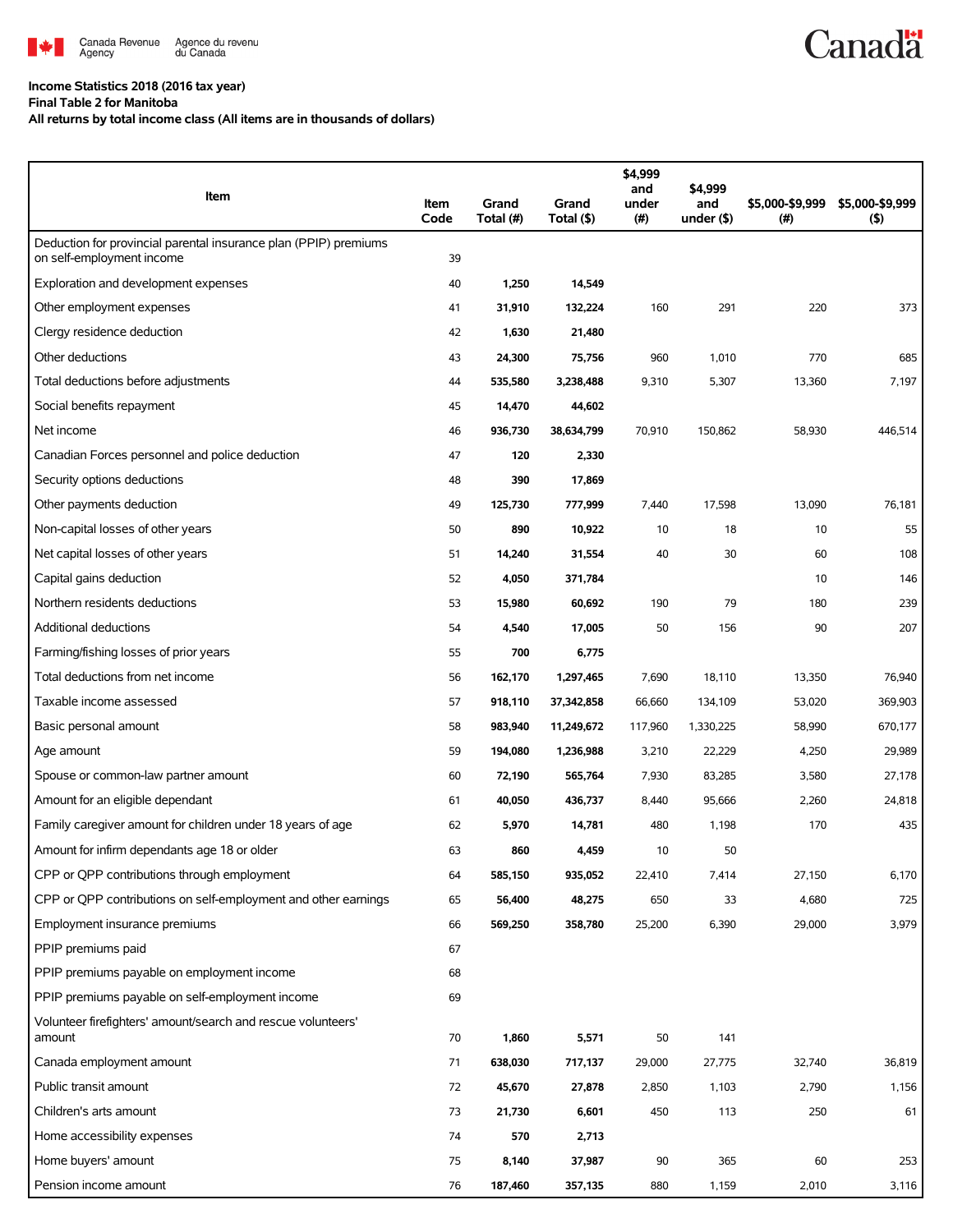

## **Income Statistics 2018 (2016 tax year)**

**Final Table 2 for Manitoba**

**All returns by total income class (All items are in thousands of dollars)**

| Item                                                              | Item | Grand     | Grand      | \$4,999<br>and<br>under | \$4,999<br>and | \$5,000-\$9,999 | \$5,000-\$9,999 |
|-------------------------------------------------------------------|------|-----------|------------|-------------------------|----------------|-----------------|-----------------|
|                                                                   | Code | Total (#) | Total (\$) | (# )                    | under $($ \$)  | (# )            | (5)             |
| Caregiver amount                                                  | 77   | 6,850     | 38,453     | 170                     | 992            | 110             | 583             |
| Disability amount                                                 | 78   | 56,540    | 452,491    | 3,900                   | 31,529         | 3,550           | 28,418          |
| Disability amount transferred from a dependant                    | 79   | 12,610    | 140,733    | 1,010                   | 12,887         | 310             | 3,672           |
| Interest paid on student loans                                    | 80   | 11,160    | 5,216      | 70                      | 25             | 60              | 24              |
| Tuition, education, and textbook amounts                          | 81   | 63,650    | 352,179    |                         |                |                 |                 |
| Tuition, education, and textbook amounts transferred from a child | 82   | 17,930    | 87,305     | 10                      | 37             | 10              | 40              |
| Amounts transferred from spouse or common-law partner             | 83   | 38,630    | 219,019    | 1,420                   | 8,466          | 1,140           | 6,002           |
| Medical expenses                                                  | 84   | 164,820   | 382,482    | 5,310                   | 4,537          | 5,350           | 6.610           |
| Total tax credits on personal amounts                             | 85   | 983,950   | 2,652,591  | 117,960                 | 245,344        | 58,990          | 127,562         |
| Allowable charitable donations and government gifts               | 86   | 229,040   | 451,968    | 360                     | 117            | 520             | 226             |
| Eligible cultural and ecological gifts                            | 87   | 180       | 1,276      |                         |                |                 |                 |
| Total tax credit on donations and gifts                           | 88   | 227,940   | 129,854    | 360                     | 31             | 500             | 58              |
| Total federal non-refundable tax credits                          | 89   | 983,950   | 2,782,445  | 117,960                 | 245,375        | 58,990          | 127,621         |
| Federal dividend tax credit                                       | 90   | 117,800   | 197,701    | 310                     |                | 310             | $\mathbf{1}$    |
| Minimum tax carryover                                             | 91   | 2,650     | 8,353      |                         |                |                 |                 |
| Basic federal tax                                                 | 92   | 617,380   | 4,007,247  | 150                     | 19             | 400             | 116             |
| Federal foreign tax credit                                        | 93   | 39,220    | 16,420     |                         |                |                 |                 |
| Federal political contribution tax credit                         | 94   | 6,380     | 1,166      |                         |                |                 |                 |
| Investment tax credit                                             | 95   | 480       | 2,315      |                         |                |                 |                 |
| Labour-sponsored funds tax credit (federally registered)          | 96   |           |            |                         |                |                 |                 |
| Labour-sponsored funds tax credit (provincially registered)       | 97   | 120       | 86         |                         |                |                 |                 |
| Alternative minimum tax payable                                   | 98   | 1,570     | 13,823     |                         |                |                 |                 |
| Net federal tax                                                   | 99   | 616,490   | 3,987,748  | 130                     | 21             | 400             | 119             |
| CPP contributions on self-employment                              | 100  | 56,400    | 96,550     | 650                     | 65             | 4,680           | 1,451           |
| Social Benefits repayment                                         | 101  | 14,470    | 44,602     |                         |                |                 |                 |
| Working income tax benefit (WITB)                                 | 102  | 54,480    | 43,301     | 6,470                   | 4,248          | 12,070          | 12,072          |
| Children's fitness tax credit                                     | 103  | 54,530    | 4,458      | 1,180                   | 80             | 760             | 51              |
| Eligible educator school supply tax credit                        | 104  | 1,820     | 100        | 20                      | 1              |                 |                 |
| Net provincial or territorial tax                                 | 105  | 667,090   | 3,127,492  | 250                     | 33             | 590             | 165             |
| Total tax payable                                                 | 106  | 682,790   | 7,256,493  | 910                     | 120            | 5,260           | 1,737           |

**Canadä**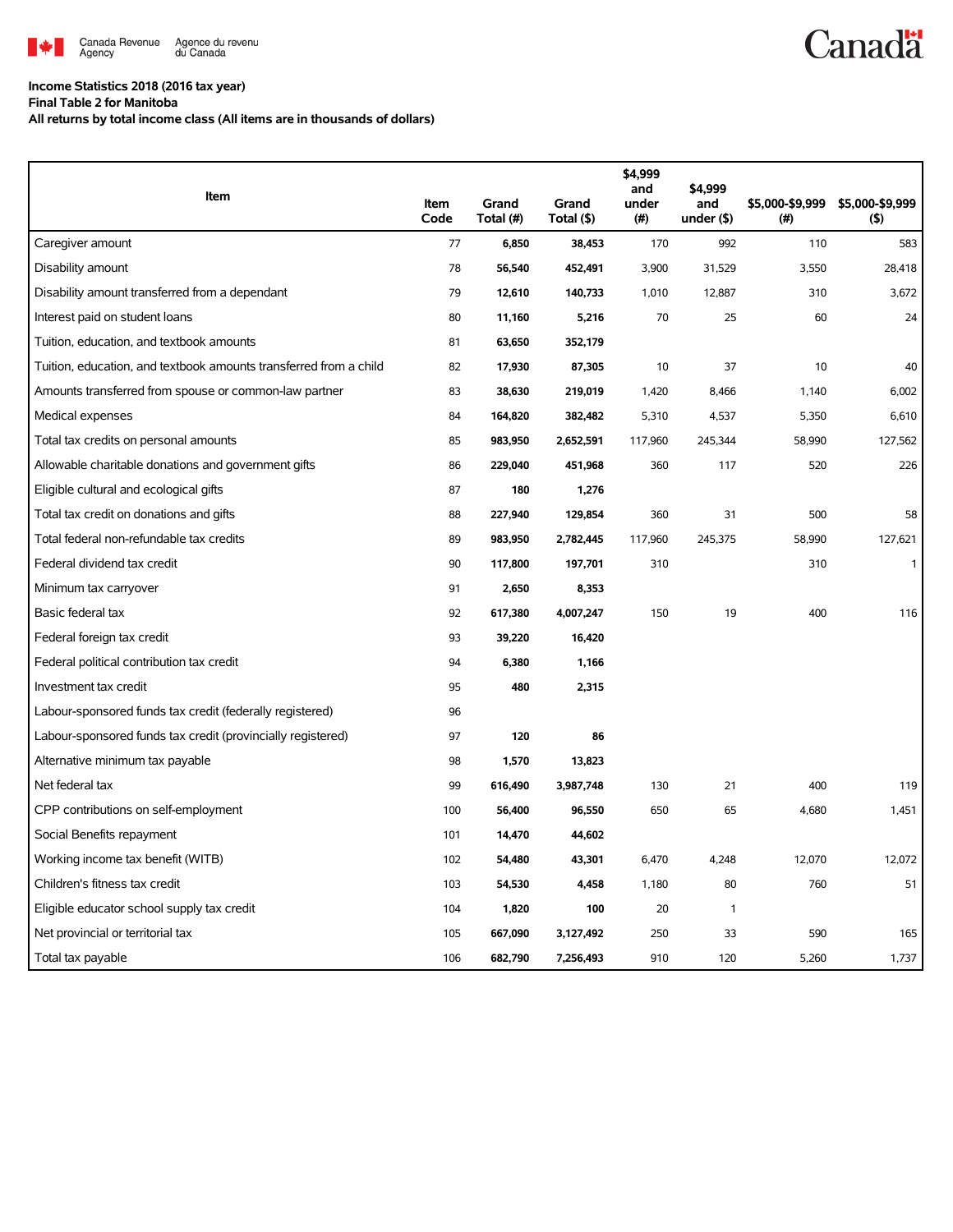| Item                                                                                             | Item<br>Code   | \$10,000-\$14,999<br>(#) | \$10,000-\$14,999<br>(5) | \$15,000-\$19,999<br>(# ) | \$15,000-\$19,999<br>(5) | \$20,000-\$24,999<br>(#) | \$20,000-\$24,999<br>(5) |
|--------------------------------------------------------------------------------------------------|----------------|--------------------------|--------------------------|---------------------------|--------------------------|--------------------------|--------------------------|
| Number of taxable returns                                                                        | $\mathbf{1}$   | 22,510                   |                          | 34,030                    |                          | 50,920                   |                          |
| Number of non-taxable returns                                                                    | $\overline{2}$ | 49,370                   |                          | 46,920                    |                          | 20,230                   |                          |
| Total number of returns                                                                          | 3              | 71,880                   |                          | 80,950                    |                          | 71,150                   |                          |
| Employment income                                                                                | 4              | 35,770                   | 358,570                  | 35,040                    | 487,559                  | 36,950                   | 671,848                  |
| Commissions (from employment)                                                                    | 5              | 770                      | 1,459                    | 940                       | 2,368                    | 1,150                    | 4,730                    |
| Other employment income                                                                          | 6              | 2,570                    | 7,852                    | 2,730                     | 9,032                    | 3,080                    | 11,807                   |
| Old age security (OAS) pension                                                                   | $\overline{7}$ | 12,810                   | 74,894                   | 34,920                    | 224,065                  | 28,380                   | 189,757                  |
| CPP or QPP benefits                                                                              | 8              | 18,510                   | 89,435                   | 36,510                    | 188,175                  | 31,640                   | 238,599                  |
| Other pensions and superannuation                                                                | 9              | 3,500                    | 11,520                   | 11,150                    | 36,663                   | 20,450                   | 106,606                  |
| Elected split-pension amount                                                                     | 10             | 1,640                    | 7,146                    | 3,980                     | 22,167                   | 5,150                    | 38,462                   |
| Universal child care benefit (UCCB)                                                              | 11             | 10,610                   | 11,799                   | 10,570                    | 12,216                   | 9,300                    | 10,358                   |
| Employment insurance and other<br>benefits                                                       | 12             | 4,690                    | 27,494                   | 6,470                     | 44,860                   | 7,840                    | 58,161                   |
| Taxable amount of dividends from<br>taxable Canadian corporations                                | 13             | 3,300                    | 3,856                    | 5,420                     | 7,986                    | 7,180                    | 12,912                   |
| Interest and other investment income                                                             | 14             | 9,810                    | 7,176                    | 16,850                    | 14,846                   | 18,330                   | 21,482                   |
| Net partnership income (limited or<br>non-active partners only)                                  | 15             | 20                       | 3                        | 30                        | $-39$                    | 50                       | $-71$                    |
| Net rental income                                                                                | 16             | 1,420                    | 4,458                    | 1,940                     | 6,234                    | 2,240                    | 8,265                    |
| Taxable capital gains                                                                            | 17             | 2,750                    | 3,165                    | 4,050                     | 5,136                    | 5,230                    | 7,246                    |
| <b>RRSP</b> income                                                                               | 18             | 2,160                    | 7,479                    | 2,900                     | 10,470                   | 3,930                    | 15,003                   |
| Other income                                                                                     | 19             | 8,500                    | 22,310                   | 9,400                     | 23,832                   | 9,530                    | 23,377                   |
| Net business income                                                                              | 20             | 6,200                    | 44,373                   | 5,920                     | 54,198                   | 5,510                    | 59,559                   |
| Net professional income                                                                          | 21             | 410                      | 2,461                    | 410                       | 2,622                    | 410                      | 3,594                    |
| Net commission income                                                                            | 22             | 590                      | 2,870                    | 630                       | 3,583                    | 570                      | 3,794                    |
| Net farming income                                                                               | 23             | 3,290                    | 18,520                   | 2,720                     | 13,140                   | 2,140                    | 12,860                   |
| Net fishing income                                                                               | 24             | 190                      | 479                      | 170                       | 706                      | 120                      | 805                      |
| Workers' compensation benefits                                                                   | 25             | 740                      | 2,785                    | 1,080                     | 4,279                    | 1,550                    | 7,484                    |
| Social assistance payments                                                                       | 26             | 14,690                   | 145,265                  | 8,560                     | 73,355                   | 2,620                    | 31,408                   |
| Net federal supplements                                                                          | 27             | 9,620                    | 41,196                   | 28,530                    | 178,061                  | 17,660                   | 54,760                   |
| Total income assessed                                                                            | 28             | 71,880                   | 897,368                  | 80,950                    | 1,426,590                | 71,150                   | 1,594,446                |
| Registered pension plan (RPP)<br>deduction                                                       | 29             | 2,770                    | 1,343                    | 4,380                     | 3,005                    | 6,730                    | 6,381                    |
| RRSP/PRPP deduction                                                                              | 30             | 1,760                    | 1,973                    | 3,300                     | 4,661                    | 5,150                    | 8,070                    |
| Deduction for elected split-pension<br>amount                                                    | 31             | 280                      | 395                      | 870                       | 1,305                    | 2,220                    | 4,621                    |
| Annual union, professional, or like<br>dues                                                      | 32             | 6,860                    | 1,550                    | 7,810                     | 2,047                    | 9,330                    | 2,680                    |
| Child care expenses                                                                              | 33             | 2,290                    | 3,376                    | 2,740                     | 4,955                    | 3,300                    | 7,060                    |
| <b>Business investment loss</b>                                                                  | 34             |                          |                          |                           |                          |                          |                          |
| Moving expenses                                                                                  | 35             | 180                      | 220                      | 180                       | 244                      | 250                      | 340                      |
| Support payments made                                                                            | 36             |                          |                          | 20                        | 55                       | 20                       | 72                       |
| Carrying charges and interest<br>expenses                                                        | 37             | 1,930                    | 860                      | 4,220                     | 1,507                    | 4,460                    | 2,444                    |
| Deduction for CPP/QPP contributions<br>on self-employment and other earnings                     | 38             | 6,320                    | 2,029                    | 5,740                     | 2,700                    | 5,110                    | 3,081                    |
| Deduction for provincial parental<br>insurance plan (PPIP) premiums on<br>self-employment income | 39             |                          |                          |                           |                          |                          |                          |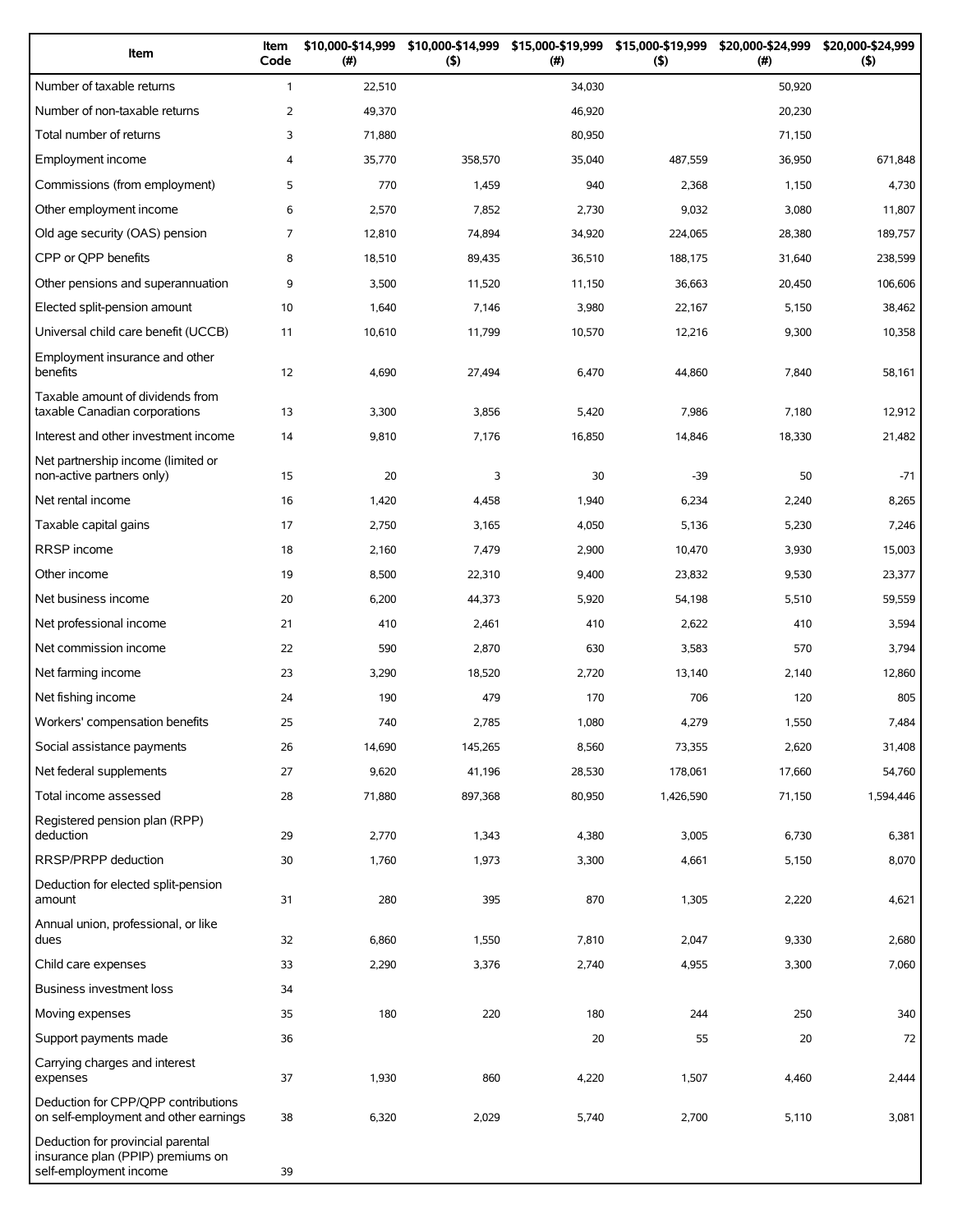| Item                                                                   | Item<br>Code | \$10,000-\$14,999<br>(#) | \$10,000-\$14,999<br>$($ \$) | \$15,000-\$19,999<br>(# ) | \$15,000-\$19,999<br>(5) | \$20,000-\$24,999<br>$(\#)$ | \$20,000-\$24,999<br>(5) |
|------------------------------------------------------------------------|--------------|--------------------------|------------------------------|---------------------------|--------------------------|-----------------------------|--------------------------|
| Exploration and development<br>expenses                                | 40           |                          |                              |                           |                          | 20                          | 20                       |
| Other employment expenses                                              | 41           | 440                      | 718                          | 670                       | 1,300                    | 910                         | 1,771                    |
| Clergy residence deduction                                             | 42           | 10                       | 65                           | 20                        | 129                      | 30                          | 203                      |
| Other deductions                                                       | 43           | 1,240                    | 1,091                        | 1,840                     | 1,525                    | 2,210                       | 1,745                    |
| Total deductions before adjustments                                    | 44           | 19,270                   | 13,764                       | 23,980                    | 23,752                   | 28,020                      | 38,730                   |
| Social benefits repayment                                              | 45           |                          |                              |                           |                          |                             |                          |
| Net income                                                             | 46           | 71,850                   | 883,916                      | 80,930                    | 1,403,098                | 71,130                      | 1,555,831                |
| Canadian Forces personnel and<br>police deduction                      | 47           |                          |                              |                           |                          |                             |                          |
| Security options deductions                                            | 48           |                          |                              |                           |                          |                             |                          |
| Other payments deduction                                               | 49           | 24,300                   | 190,567                      | 35,250                    | 255,695                  | 21,350                      | 93,652                   |
| Non-capital losses of other years                                      | 50           |                          |                              | 130                       | 388                      | 120                         | 443                      |
| Net capital losses of other years                                      | 51           | 110                      | 136                          | 260                       | 223                      | 450                         | 403                      |
| Capital gains deduction                                                | 52           | 60                       | 260                          |                           |                          | 100                         | 446                      |
| Northern residents deductions                                          | 53           | 310                      | 648                          | 610                       | 1,634                    | 810                         | 2,571                    |
| Additional deductions                                                  | 54           | 200                      | 626                          | 450                       | 1,902                    | 690                         | 2,272                    |
| Farming/fishing losses of prior years                                  | 55           | 40                       | 69                           | 50                        | 179                      | 70                          | 289                      |
| Total deductions from net income                                       | 56           | 24,930                   | 192,452                      | 36,240                    | 260,253                  | 22,700                      | 100,106                  |
| Taxable income assessed                                                | 57           | 65,220                   | 693,178                      | 79,910                    | 1,143,013                | 70,810                      | 1,455,821                |
| Basic personal amount                                                  | 58           | 71,880                   | 820,888                      | 80,950                    | 926,424                  | 71,140                      | 815,041                  |
| Age amount                                                             | 59           | 13,260                   | 94,294                       | 35,220                    | 250,819                  | 28,610                      | 203,827                  |
| Spouse or common-law partner<br>amount                                 | 60           | 4,210                    | 30,107                       | 5,330                     | 37,039                   | 5,460                       | 36,758                   |
| Amount for an eligible dependant                                       | 61           | 4,100                    | 45,580                       | 4,230                     | 46,980                   | 2,820                       | 31,096                   |
| Family caregiver amount for children<br>under 18 years of age          | 62           | 340                      | 842                          | 450                       | 1,146                    | 340                         | 905                      |
| Amount for infirm dependants age 18<br>or older                        | 63           | 20                       | 105                          | 30                        | 132                      | 60                          | 282                      |
| CPP or QPP contributions through<br>employment                         | 64           | 32,910                   | 12,438                       | 33,300                    | 18,834                   | 35,140                      | 27,459                   |
| CPP or OPP contributions on<br>self-employment and other earnings      | 65           | 6,320                    | 2,029                        | 5,740                     | 2,700                    | 5,110                       | 3,081                    |
| Employment insurance premiums                                          | 66           | 32,230                   | 6,661                        | 32,330                    | 9,061                    | 34,050                      | 12,250                   |
| PPIP premiums paid                                                     | 67           |                          |                              |                           |                          |                             |                          |
| PPIP premiums payable on<br>employment income                          | 68           |                          |                              |                           |                          |                             |                          |
| PPIP premiums payable on<br>self-employment income                     | 69           |                          |                              |                           |                          |                             |                          |
| Volunteer firefighters' amount/search<br>and rescue volunteers' amount | 70           | 30                       | 93                           | 50                        | 156                      | 60                          | 180                      |
| Canada employment amount                                               | 71           | 36,570                   | 41,071                       | 35,920                    | 40,483                   | 38,170                      | 42,973                   |
| Public transit amount                                                  | 72           | 3,460                    | 1,556                        | 3,820                     | 2,020                    | 3,850                       | 2,383                    |
| Children's arts amount                                                 | 73           | 370                      | 108                          | 490                       | 138                      | 640                         | 181                      |
| Home accessibility expenses                                            | 74           |                          |                              |                           |                          | 40                          | 164                      |
| Home buyers' amount                                                    | 75           | 100                      | 445                          | 200                       | 860                      | 350                         | 1,569                    |
| Pension income amount                                                  | 76           | 4,750                    | 7,281                        | 13,780                    | 22,501                   | 23,310                      | 43,057                   |
| Caregiver amount                                                       | 77           | 160                      | 913                          | 260                       | 1,393                    | 350                         | 1,912                    |
| Disability amount                                                      | 78           | 6,950                    | 55,623                       | 8,190                     | 65,404                   | 7,460                       | 59,566                   |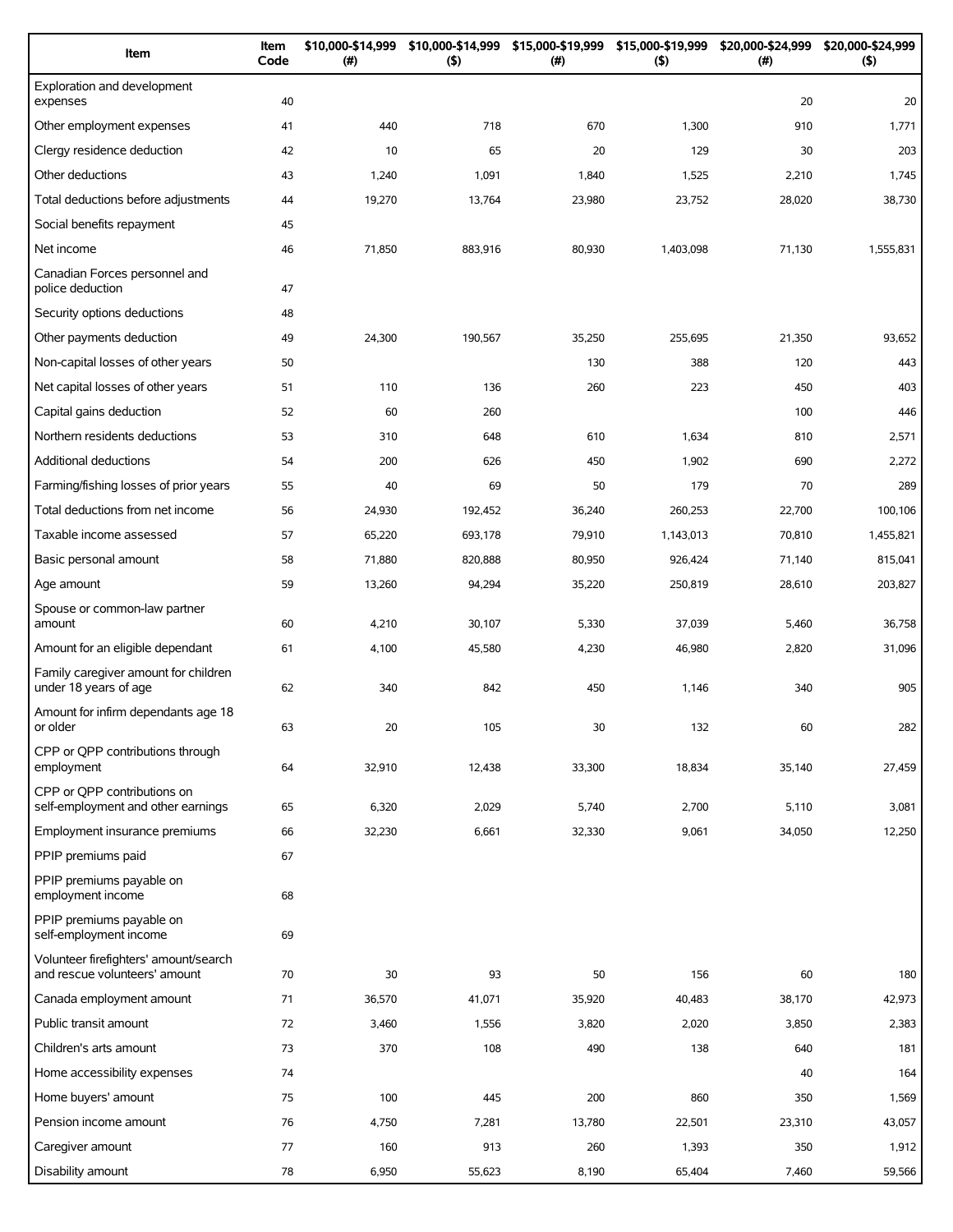| Item                                                                 | Item<br>Code | \$10,000-\$14,999<br>(#) | \$10,000-\$14,999<br>(5) | \$15,000-\$19,999<br>(#) | \$15,000-\$19,999<br>(5) | \$20,000-\$24,999<br>(#) | \$20,000-\$24,999<br>(5) |
|----------------------------------------------------------------------|--------------|--------------------------|--------------------------|--------------------------|--------------------------|--------------------------|--------------------------|
| Disability amount transferred from a<br>dependant                    | 79           | 520                      | 6,220                    | 710                      | 8,552                    | 650                      | 7,536                    |
| Interest paid on student loans                                       | 80           | 170                      | 43                       | 420                      | 136                      | 690                      | 234                      |
| Tuition, education, and textbook<br>amounts                          | 81           | 4,140                    | 3,269                    | 11,040                   | 35,211                   | 8,620                    | 48,811                   |
| Tuition, education, and textbook<br>amounts transferred from a child | 82           | 30                       | 65                       | 150                      | 558                      | 300                      | 1,252                    |
| Amounts transferred from spouse or<br>common-law partner             | 83           | 4,740                    | 26,460                   | 6,800                    | 40,960                   | 5,440                    | 32,320                   |
| Medical expenses                                                     | 84           | 7,790                    | 9,855                    | 15,300                   | 23,554                   | 21,570                   | 40,808                   |
| Total tax credits on personal amounts                                | 85           | 71,880                   | 174,896                  | 80,950                   | 230,270                  | 71,140                   | 212,050                  |
| Allowable charitable donations and<br>government gifts               | 86           | 2,430                    | 1,418                    | 5,950                    | 4,675                    | 11,770                   | 10,948                   |
| Eligible cultural and ecological gifts                               | 87           |                          |                          | 20                       | 12                       | 20                       | 8                        |
| Total tax credit on donations and gifts                              | 88           | 2,380                    | 366                      | 5,880                    | 1,248                    | 11,680                   | 2,940                    |
| Total federal non-refundable tax<br>credits                          | 89           | 71,880                   | 175,262                  | 80,950                   | 231,518                  | 71,140                   | 214,990                  |
| Federal dividend tax credit                                          | 90           | 920                      | 46                       | 2,060                    | 306                      | 3,830                    | 757                      |
| Minimum tax carryover                                                | 91           | 20                       | 4                        | 60                       | 34                       | 100                      | 79                       |
| Basic federal tax                                                    | 92           | 7,530                    | 1,250                    | 22,940                   | 11,449                   | 36,240                   | 31,797                   |
| Federal foreign tax credit                                           | 93           |                          |                          | 370                      | 17                       | 880                      | 52                       |
| Federal political contribution tax credit                            | 94           |                          |                          |                          |                          | 140                      | 19                       |
| Investment tax credit                                                | 95           |                          |                          |                          |                          | 30                       | 16                       |
| Labour-sponsored funds tax credit<br>(federally registered)          | 96           |                          |                          |                          |                          |                          |                          |
| Labour-sponsored funds tax credit<br>(provincially registered)       | 97           |                          |                          |                          |                          |                          |                          |
| Alternative minimum tax payable                                      | 98           |                          |                          |                          |                          |                          |                          |
| Net federal tax                                                      | 99           | 7,500                    | 1,254                    | 22,880                   | 11,436                   | 36,150                   | 31,718                   |
| CPP contributions on<br>self-employment                              | 100          | 6,320                    | 4,057                    | 5,740                    | 5,401                    | 5,110                    | 6,162                    |
| Social Benefits repayment                                            | 101          |                          |                          |                          |                          |                          |                          |
| Working income tax benefit (WITB)                                    | 102          | 15,160                   | 14,390                   | 12,870                   | 7,480                    | 4,100                    | 3,505                    |
| Children's fitness tax credit                                        | 103          | 1,100                    | 76                       | 1,360                    | 93                       | 1,660                    | 116                      |
| Eligible educator school supply tax<br>credit                        | 104          | 20                       | $\mathbf{1}$             | 40                       | $\mathbf{1}$             | 50                       | 2                        |
| Net provincial or territorial tax                                    | 105          | 19,120                   | 4,175                    | 31,730                   | 16,347                   | 49,320                   | 39,067                   |
| Total tax payable                                                    | 106          | 22,510                   | 9,490                    | 34,030                   | 33,191                   | 50,920                   | 76,951                   |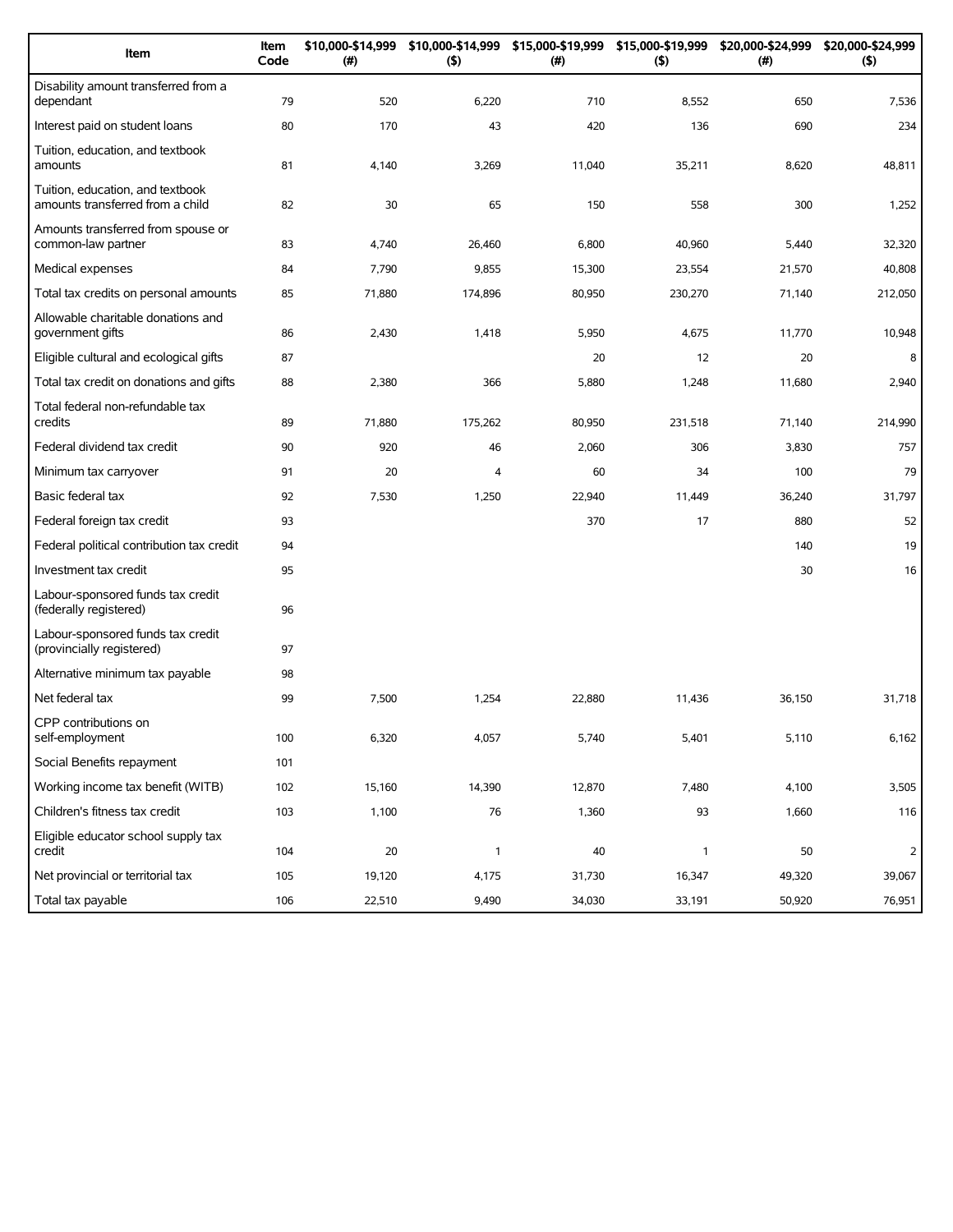| Item                                                                                             | Item<br>Code   | \$25,000-\$29,999<br>(# ) | \$25,000-\$29,999<br>(5) | \$30,000-\$34,999<br>(#) | \$30,000-\$34,999<br>(5) | \$35,000-\$39,999<br>$(\#)$ | \$35,000-\$39,999<br>(5) |
|--------------------------------------------------------------------------------------------------|----------------|---------------------------|--------------------------|--------------------------|--------------------------|-----------------------------|--------------------------|
| Number of taxable returns                                                                        | $\mathbf{1}$   | 54,800                    |                          | 57,680                   |                          | 58,050                      |                          |
| Number of non-taxable returns                                                                    | 2              | 6,810                     |                          | 3,230                    |                          | 1,590                       |                          |
| Total number of returns                                                                          | 3              | 61,610                    |                          | 60,910                   |                          | 59,640                      |                          |
| Employment income                                                                                | $\overline{4}$ | 39,530                    | 895,944                  | 41,330                   | 1,115,282                | 42,900                      | 1,368,338                |
| Commissions (from employment)                                                                    | 5              | 1,240                     | 6,615                    | 1,300                    | 7,921                    | 1,360                       | 9,532                    |
| Other employment income                                                                          | 6              | 3,310                     | 13,288                   | 3,860                    | 15,521                   | 4,260                       | 14,799                   |
| Old age security (OAS) pension                                                                   | $\overline{7}$ | 18,140                    | 120,254                  | 16,140                   | 107,151                  | 14,800                      | 97,946                   |
| CPP or QPP benefits                                                                              | 8              | 21,750                    | 165,095                  | 20,270                   | 157,863                  | 18,620                      | 146,910                  |
| Other pensions and superannuation                                                                | 9              | 16,180                    | 146,465                  | 15,860                   | 199,353                  | 15,050                      | 242,777                  |
| Elected split-pension amount                                                                     | 10             | 5,500                     | 53,570                   | 5,620                    | 61,891                   | 5,020                       | 59,696                   |
| Universal child care benefit (UCCB)                                                              | 11             | 8,810                     | 9,086                    | 8,360                    | 8,444                    | 7,820                       | 7,504                    |
| Employment insurance and other<br>benefits                                                       | 12             | 8,640                     | 64,337                   | 8,770                    | 66,124                   | 8,100                       | 60,239                   |
| Taxable amount of dividends from<br>taxable Canadian corporations                                | 13             | 6,950                     | 17,861                   | 8,000                    | 23,754                   | 8,320                       | 31,642                   |
| Interest and other investment income                                                             | 14             | 14,800                    | 19,186                   | 14,930                   | 18,978                   | 14,360                      | 19,667                   |
| Net partnership income (limited or<br>non-active partners only)                                  | 15             | 50                        | $-112$                   | 50                       | 23                       | 50                          | 51                       |
| Net rental income                                                                                | 16             | 2,220                     | 8,745                    | 2,370                    | 9,975                    | 2,430                       | 9,482                    |
| Taxable capital gains                                                                            | 17             | 4,920                     | 8,122                    | 5,470                    | 10,483                   | 5,430                       | 10,716                   |
| RRSP income                                                                                      | 18             | 4,170                     | 18,667                   | 4,840                    | 22,659                   | 5,170                       | 24,576                   |
| Other income                                                                                     | 19             | 9,160                     | 26,393                   | 9,820                    | 31,144                   | 9,680                       | 28,061                   |
| Net business income                                                                              | 20             | 4,920                     | 61,998                   | 4,640                    | 63,410                   | 4,150                       | 58,953                   |
| Net professional income                                                                          | 21             | 400                       | 4,070                    | 420                      | 4,972                    | 380                         | 4,478                    |
| Net commission income                                                                            | 22             | 580                       | 4,074                    | 550                      | 3,994                    | 560                         | 5,123                    |
| Net farming income                                                                               | 23             | 1,800                     | 12,483                   | 2,110                    | 22,139                   | 1,530                       | 14,645                   |
| Net fishing income                                                                               | 24             | 70                        | 452                      | 90                       | 867                      | 60                          | 588                      |
| Workers' compensation benefits                                                                   | 25             | 1,680                     | 9,527                    | 1,750                    | 10,100                   | 1,810                       | 9,765                    |
| Social assistance payments                                                                       | 26             | 1,160                     | 13,976                   | 560                      | 5,659                    | 270                         | 2,447                    |
| Net federal supplements                                                                          | 27             | 3,460                     | 11,700                   | 1,510                    | 5,519                    | 850                         | 2,994                    |
| Total income assessed                                                                            | 28             | 61,610                    | 1,693,311                | 60,910                   | 1,975,081                | 59,640                      | 2,232,608                |
| Registered pension plan (RPP)<br>deduction                                                       | 29             | 9,770                     | 11,423                   | 12,800                   | 18,408                   | 16,490                      | 30,032                   |
| RRSP/PRPP deduction                                                                              | 30             | 7,410                     | 12,474                   | 10,030                   | 18,549                   | 12,510                      | 24,805                   |
| Deduction for elected split-pension<br>amount                                                    | 31             | 3,100                     | 9,553                    | 4,010                    | 17,181                   | 4,580                       | 28,024                   |
| Annual union, professional, or like<br>dues                                                      | 32             | 11,360                    | 3,866                    | 13,380                   | 5,373                    | 15,740                      | 7,319                    |
| Child care expenses                                                                              | 33             | 3,600                     | 8,917                    | 3,970                    | 11,491                   | 4,000                       | 13,079                   |
| <b>Business investment loss</b>                                                                  | 34             |                           |                          |                          |                          |                             |                          |
| Moving expenses                                                                                  | 35             | 250                       | 479                      | 210                      | 458                      | 200                         | 467                      |
| Support payments made                                                                            | 36             | 40                        | 117                      | 50                       | 177                      | 60                          | 320                      |
| Carrying charges and interest<br>expenses                                                        | 37             | 4,020                     | 2,772                    | 4,360                    | 3,333                    | 4,590                       | 3,991                    |
| Deduction for CPP/QPP contributions<br>on self-employment and other earnings                     | 38             | 4,590                     | 3,376                    | 4,440                    | 3,676                    | 3,810                       | 3,473                    |
| Deduction for provincial parental<br>insurance plan (PPIP) premiums on<br>self-employment income | 39             |                           |                          |                          |                          |                             |                          |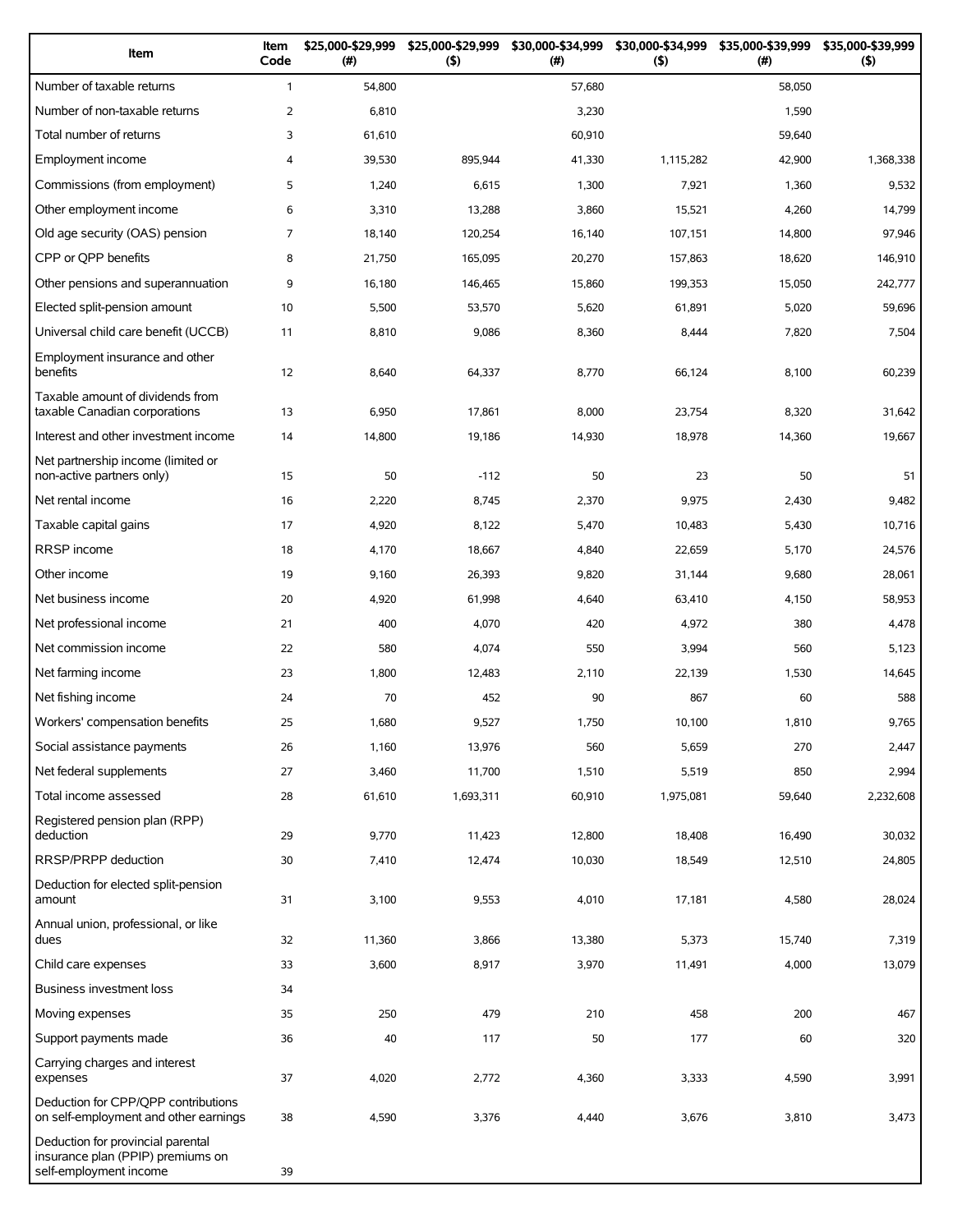| Item                                                                   | Item<br>Code | \$25,000-\$29,999<br>(#) | \$25,000-\$29,999<br>(5) | \$30,000-\$34,999<br>(#) | \$30,000-\$34,999<br>(5) | \$35,000-\$39,999<br>$(\#)$ | \$35,000-\$39,999<br>(5) |
|------------------------------------------------------------------------|--------------|--------------------------|--------------------------|--------------------------|--------------------------|-----------------------------|--------------------------|
| Exploration and development<br>expenses                                | 40           | 20                       | 24                       | 30                       | 11                       | 30                          | 23                       |
| Other employment expenses                                              | 41           | 1,180                    | 2,674                    | 1,370                    | 3,677                    | 1,650                       | 4,559                    |
| Clergy residence deduction                                             | 42           | 60                       | 455                      | 80                       | 734                      | 120                         | 1,027                    |
| Other deductions                                                       | 43           | 2,260                    | 1,611                    | 2,220                    | 1,634                    | 2,030                       | 1,635                    |
| Total deductions before adjustments                                    | 44           | 31,410                   | 57,859                   | 35,740                   | 84,794                   | 39,500                      | 118,931                  |
| Social benefits repayment                                              | 45           |                          |                          |                          |                          |                             |                          |
| Net income                                                             | 46           | 61,610                   | 1,635,481                | 60,900                   | 1,890,293                | 59,640                      | 2,113,821                |
| Canadian Forces personnel and<br>police deduction                      | 47           |                          |                          |                          |                          |                             |                          |
| Security options deductions                                            | 48           |                          |                          |                          |                          |                             |                          |
| Other payments deduction                                               | 49           | 6,120                    | 35,203                   | 3,730                    | 21,278                   | 2,870                       | 15,206                   |
| Non-capital losses of other years                                      | 50           | 100                      | 483                      | 70                       | 478                      | 70                          | 530                      |
| Net capital losses of other years                                      | 51           | 600                      | 510                      | 760                      | 732                      | 780                         | 638                      |
| Capital gains deduction                                                | 52           | 110                      | 639                      | 120                      | 1,034                    | 110                         | 797                      |
| Northern residents deductions                                          | 53           | 830                      | 2,689                    | 950                      | 3,066                    | 870                         | 2,896                    |
| <b>Additional deductions</b>                                           | 54           | 560                      | 1,919                    | 450                      | 1,435                    | 370                         | 1,196                    |
| Farming/fishing losses of prior years                                  | 55           | 60                       | 358                      | 60                       | 455                      | 60                          | 514                      |
| Total deductions from net income                                       | 56           | 8,010                    | 41,817                   | 5,900                    | 28,496                   | 4,960                       | 21,783                   |
| Taxable income assessed                                                | 57           | 61,430                   | 1,593,714                | 60,820                   | 1,861,820                | 59,590                      | 2,092,077                |
| Basic personal amount                                                  | 58           | 61,610                   | 706,131                  | 60,910                   | 698,378                  | 59,640                      | 684,117                  |
| Age amount                                                             | 59           | 18,390                   | 130,986                  | 16,360                   | 116,545                  | 15,020                      | 104,872                  |
| Spouse or common-law partner<br>amount                                 | 60           | 4,670                    | 33,711                   | 4,420                    | 32,989                   | 4,370                       | 33,451                   |
| Amount for an eligible dependant                                       | 61           | 2,330                    | 25,225                   | 2,280                    | 24,426                   | 2,140                       | 22,941                   |
| Family caregiver amount for children<br>under 18 years of age          | 62           | 330                      | 897                      | 340                      | 836                      | 370                         | 927                      |
| Amount for infirm dependants age 18<br>or older                        | 63           | 50                       | 307                      | 60                       | 276                      | 70                          | 368                      |
| CPP or QPP contributions through<br>employment                         | 64           | 37,760                   | 37,816                   | 39,510                   | 48,155                   | 41,100                      | 60,014                   |
| CPP or OPP contributions on<br>self-employment and other earnings      | 65           | 4,590                    | 3,376                    | 4,440                    | 3,676                    | 3,810                       | 3,473                    |
| Employment insurance premiums                                          | 66           | 36,790                   | 16,307                   | 38,360                   | 20,124                   | 40,240                      | 24,802                   |
| PPIP premiums paid                                                     | 67           |                          |                          |                          |                          |                             |                          |
| PPIP premiums payable on<br>employment income                          | 68           |                          |                          |                          |                          |                             |                          |
| PPIP premiums payable on<br>self-employment income                     | 69           |                          |                          |                          |                          |                             |                          |
| Volunteer firefighters' amount/search<br>and rescue volunteers' amount | 70           | 70                       | 198                      | 90                       | 255                      | 100                         | 306                      |
| Canada employment amount                                               | 71           | 40,840                   | 46,023                   | 42,870                   | 48,208                   | 44,580                      | 50,018                   |
| Public transit amount                                                  | 72           | 3,920                    | 2,715                    | 3,400                    | 2,373                    | 3,230                       | 2,222                    |
| Children's arts amount                                                 | 73           | 740                      | 207                      | 890                      | 247                      | 1,070                       | 307                      |
| Home accessibility expenses                                            | 74           | 40                       | 164                      | 40                       | 146                      | 40                          | 218                      |
| Home buyers' amount                                                    | 75           | 540                      | 2,450                    | 720                      | 3,310                    | 820                         | 3,842                    |
| Pension income amount                                                  | 76           | 18,610                   | 36,326                   | 18,110                   | 35,579                   | 16,810                      | 33,093                   |
| Caregiver amount                                                       | 77           | 410                      | 2,137                    | 470                      | 2,481                    | 530                         | 2,976                    |
| Disability amount                                                      | 78           | 5,080                    | 40,591                   | 4,410                    | 35,266                   | 3,510                       | 28,099                   |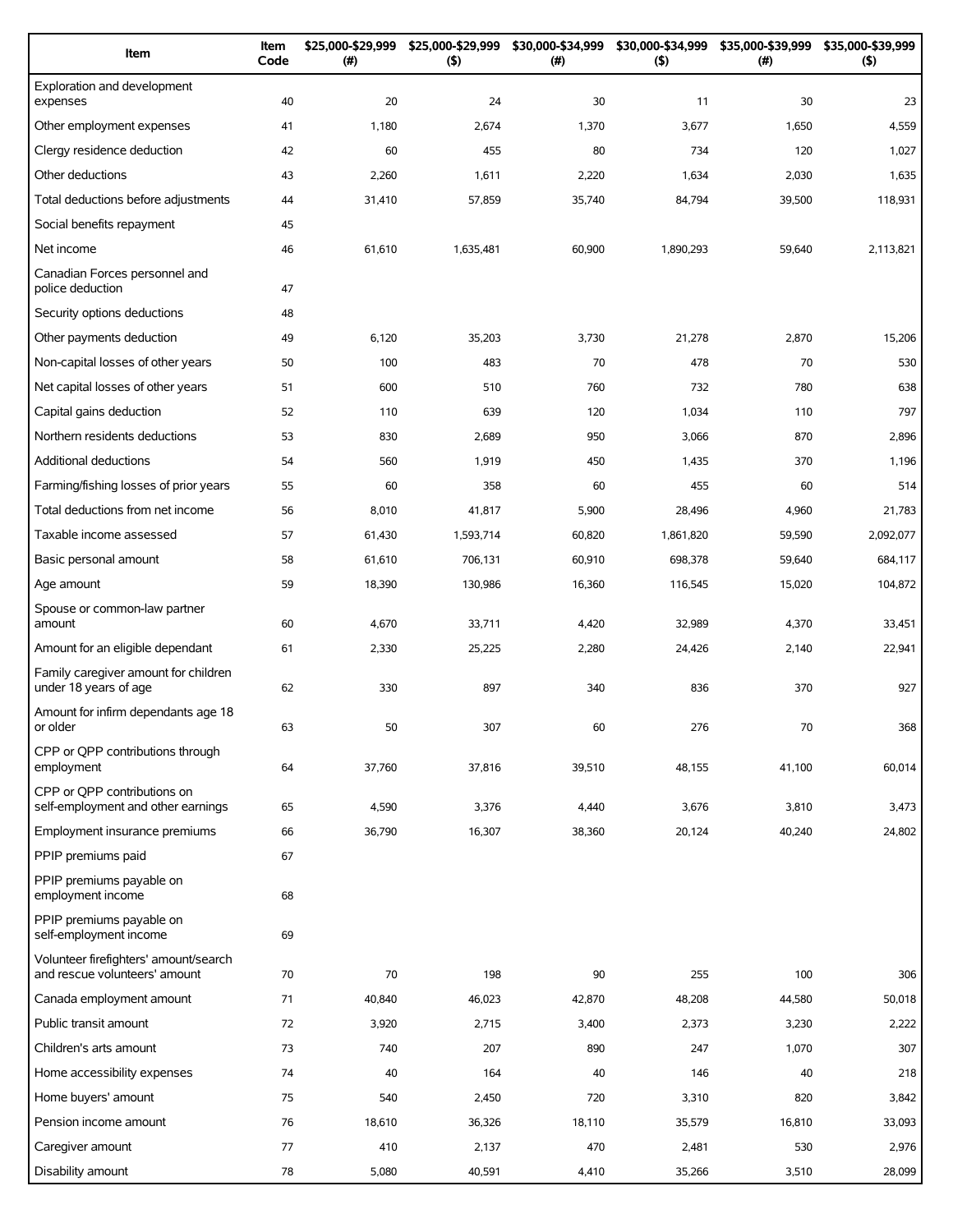| Item                                                                 | Item<br>Code | \$25,000-\$29,999<br>(#) | \$25,000-\$29,999<br>(5) | \$30,000-\$34,999<br>(#) | \$30,000-\$34,999<br>(5) | \$35,000-\$39,999<br>(#) | \$35,000-\$39,999<br>(5) |
|----------------------------------------------------------------------|--------------|--------------------------|--------------------------|--------------------------|--------------------------|--------------------------|--------------------------|
| Disability amount transferred from a<br>dependant                    | 79           | 690                      | 7,938                    | 770                      | 8,153                    | 840                      | 8,757                    |
| Interest paid on student loans                                       | 80           | 1,000                    | 358                      | 1,190                    | 482                      | 1,170                    | 510                      |
| Tuition, education, and textbook<br>amounts                          | 81           | 7,320                    | 47,735                   | 5,890                    | 40,561                   | 4,840                    | 33,764                   |
| Tuition, education, and textbook<br>amounts transferred from a child | 82           | 500                      | 2,266                    | 690                      | 3,209                    | 820                      | 3,817                    |
| Amounts transferred from spouse or<br>common-law partner             | 83           | 3,780                    | 20,985                   | 2,830                    | 15,611                   | 2,240                    | 12,321                   |
| Medical expenses                                                     | 84           | 19,140                   | 40,442                   | 18,260                   | 42,416                   | 16,260                   | 38,705                   |
| Total tax credits on personal amounts                                | 85           | 61,610                   | 180,795                  | 60,910                   | 177,563                  | 59,640                   | 173,091                  |
| Allowable charitable donations and<br>government gifts               | 86           | 13,230                   | 13,880                   | 15,580                   | 18,708                   | 16,830                   | 21,228                   |
| Eligible cultural and ecological gifts                               | 87           | 10                       | 20                       | 10                       | 17                       | 10                       | $\overline{2}$           |
| Total tax credit on donations and gifts                              | 88           | 13,120                   | 3,766                    | 15,460                   | 5,118                    | 16,710                   | 5,814                    |
| Total federal non-refundable tax<br>credits                          | 89           | 61,610                   | 184,561                  | 60,910                   | 182,681                  | 59,640                   | 178,905                  |
| Federal dividend tax credit                                          | 90           | 5,470                    | 1,499                    | 7,240                    | 2,379                    | 8,000                    | 3,370                    |
| Minimum tax carryover                                                | 91           | 150                      | 168                      | 200                      | 302                      | 170                      | 329                      |
| Basic federal tax                                                    | 92           | 47,080                   | 62,845                   | 53,430                   | 98,584                   | 55,430                   | 133,586                  |
| Federal foreign tax credit                                           | 93           | 1,590                    | 100                      | 2,230                    | 129                      | 2,620                    | 164                      |
| Federal political contribution tax credit                            | 94           | 210                      | 27                       | 350                      | 45                       | 440                      | 61                       |
| Investment tax credit                                                | 95           |                          |                          | 30                       | 16                       |                          |                          |
| Labour-sponsored funds tax credit<br>(federally registered)          | 96           |                          |                          |                          |                          |                          |                          |
| Labour-sponsored funds tax credit<br>(provincially registered)       | 97           |                          |                          |                          |                          |                          |                          |
| Alternative minimum tax payable                                      | 98           |                          |                          |                          |                          |                          |                          |
| Net federal tax                                                      | 99           | 47,000                   | 62,711                   | 53,350                   | 98,406                   | 55,360                   | 133,354                  |
| CPP contributions on<br>self-employment                              | 100          | 4,590                    | 6,751                    | 4,440                    | 7,353                    | 3,810                    | 6,947                    |
| Social Benefits repayment                                            | 101          |                          |                          |                          |                          |                          |                          |
| Working income tax benefit (WITB)                                    | 102          | 2,960                    | 1,281                    | 640                      | 209                      | 120                      | 57                       |
| Children's fitness tax credit                                        | 103          | 2,050                    | 134                      | 2,380                    | 163                      | 2,730                    | 186                      |
| Eligible educator school supply tax<br>credit                        | 104          | 80                       | 3                        | 60                       | $\overline{2}$           | 90                       | 4                        |
| Net provincial or territorial tax                                    | 105          | 53,610                   | 64,796                   | 56,920                   | 94,019                   | 57,620                   | 124,561                  |
| Total tax payable                                                    | 106          | 54,800                   | 134,270                  | 57,680                   | 199,784                  | 58,050                   | 264,870                  |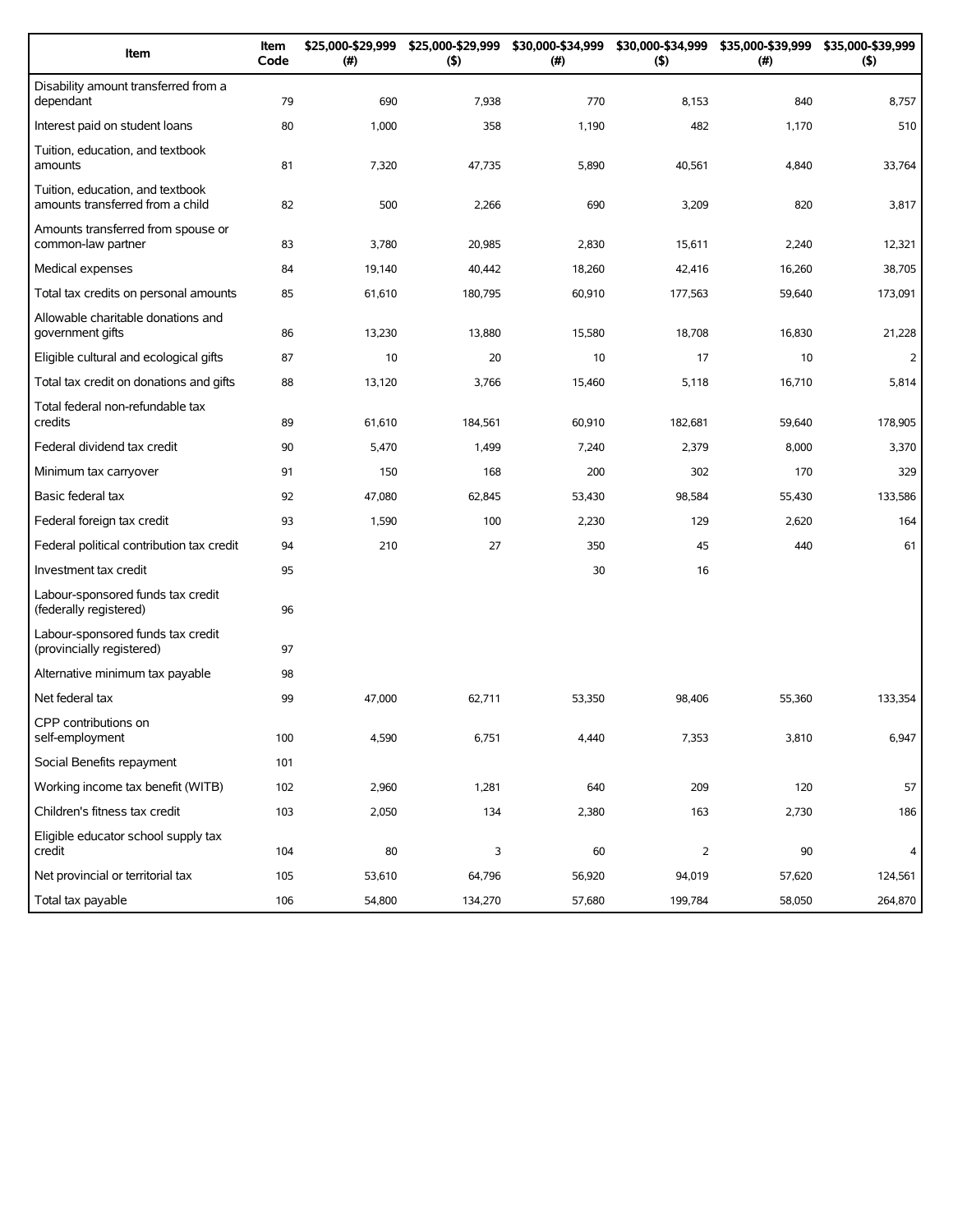| Item                                                                                          | Item<br>Code   | \$40,000-\$44,999<br>$($ #) | \$40,000-\$44,999<br>(5) | \$45,000-\$49,999<br>(# ) | \$45,000-\$49,999<br>(5) | \$50,000-<br>\$54,999<br>(# ) | \$50,000-<br>\$54,999<br>(5) |
|-----------------------------------------------------------------------------------------------|----------------|-----------------------------|--------------------------|---------------------------|--------------------------|-------------------------------|------------------------------|
| Number of taxable returns                                                                     | $\mathbf{1}$   | 53,590                      |                          | 49,830                    |                          | 40,680                        |                              |
| Number of non-taxable returns                                                                 | 2              | 790                         |                          | 490                       |                          | 290                           |                              |
| Total number of returns                                                                       | 3              | 54,380                      |                          | 50,320                    |                          | 40,970                        |                              |
| Employment income                                                                             | $\overline{4}$ | 41,140                      | 1,501,578                | 37,560                    | 1,512,907                | 32,630                        | 1,473,436                    |
| Commissions (from employment)                                                                 | 5              | 1,170                       | 10,458                   | 1,020                     | 10,561                   | 920                           | 12,233                       |
| Other employment income                                                                       | 6              | 4,460                       | 13,682                   | 4,030                     | 13,496                   | 3,660                         | 11,957                       |
| Old age security (OAS) pension                                                                | $\overline{7}$ | 11,530                      | 76,102                   | 11,240                    | 74,127                   | 7,800                         | 51,368                       |
| CPP or OPP benefits                                                                           | 8              | 15,440                      | 125,064                  | 15,260                    | 123,011                  | 10,950                        | 91,263                       |
| Other pensions and superannuation                                                             | 9              | 12,660                      | 258,965                  | 12,810                    | 295,042                  | 9,090                         | 243,625                      |
| Elected split-pension amount                                                                  | 10             | 3,180                       | 40,248                   | 4,750                     | 56,635                   | 1,850                         | 19,679                       |
| Universal child care benefit (UCCB)                                                           | 11             | 7,010                       | 6,659                    | 5,860                     | 5,451                    | 4,660                         | 4,390                        |
| Employment insurance and other benefits                                                       | 12             | 6,730                       | 50,463                   | 5,230                     | 39,449                   | 4,170                         | 31,460                       |
| Taxable amount of dividends from taxable Canadian<br>corporations                             | 13             | 8,110                       | 37,574                   | 8,860                     | 45,139                   | 7,190                         | 43,510                       |
| Interest and other investment income                                                          | 14             | 13,240                      | 18,208                   | 13,530                    | 19,710                   | 10,530                        | 15,782                       |
| Net partnership income (limited or non-active partners<br>only)                               | 15             | 50                          | 55                       | 70                        | 84                       | 60                            | 99                           |
| Net rental income                                                                             | 16             | 2,440                       | 10,708                   | 2,520                     | 11,742                   | 2,090                         | 9,598                        |
| Taxable capital gains                                                                         | 17             | 5,130                       | 12,090                   | 5,660                     | 14,039                   | 4,450                         | 13,462                       |
| <b>RRSP</b> income                                                                            | 18             | 5,420                       | 25,609                   | 5,470                     | 28,520                   | 4,630                         | 24,607                       |
| Other income                                                                                  | 19             | 9,460                       | 30,665                   | 9,490                     | 33,275                   | 7,870                         | 28,196                       |
| Net business income                                                                           | 20             | 3,660                       | 55,730                   | 3,370                     | 52,838                   | 2,780                         | 44,411                       |
| Net professional income                                                                       | 21             | 380                         | 5,318                    | 380                       | 5,478                    | 340                           | 4,846                        |
| Net commission income                                                                         | 22             | 540                         | 5,061                    | 470                       | 4,639                    | 350                           | 3,807                        |
| Net farming income                                                                            | 23             | 1,420                       | 11,015                   | 1,660                     | 22,538                   | 1,010                         | 9,690                        |
| Net fishing income                                                                            | 24             | 50                          | 497                      | 40                        | 359                      | 30                            | 231                          |
| Workers' compensation benefits                                                                | 25             | 1,730                       | 9,301                    | 1,450                     | 9,251                    | 1,230                         | 7,605                        |
| Social assistance payments                                                                    | 26             | 150                         | 967                      | 100                       | 809                      | 60                            | 337                          |
| Net federal supplements                                                                       | 27             | 460                         | 1,667                    | 300                       | 910                      | 180                           | 702                          |
| Total income assessed                                                                         | 28             | 54,380                      | 2,309,524                | 50,320                    | 2,381,503                | 40,970                        | 2,147,989                    |
| Registered pension plan (RPP) deduction                                                       | 29             | 17,800                      | 39,464                   | 17,310                    | 45,110                   | 15,610                        | 46,005                       |
| RRSP/PRPP deduction                                                                           | 30             | 13,960                      | 32,492                   | 14,180                    | 36,711                   | 13,670                        | 41,463                       |
| Deduction for elected split-pension amount                                                    | 31             | 4,500                       | 34,895                   | 4,570                     | 39,312                   | 4,070                         | 41,041                       |
| Annual union, professional, or like dues                                                      | 32             | 16,380                      | 8,670                    | 15,640                    | 9,110                    | 13,880                        | 9,010                        |
| Child care expenses                                                                           | 33             | 3,790                       | 13,293                   | 3,280                     | 12,387                   | 2,760                         | 11,185                       |
| <b>Business investment loss</b>                                                               | 34             |                             |                          |                           |                          |                               |                              |
| Moving expenses                                                                               | 35             | 190                         | 583                      | 160                       | 560                      | 150                           | 584                          |
| Support payments made                                                                         | 36             | 60                          | 347                      | 60                        | 325                      | 50                            | 284                          |
| Carrying charges and interest expenses                                                        | 37             | 4,400                       | 4,120                    | 4,490                     | 4,548                    | 3,870                         | 4,468                        |
| Deduction for CPP/QPP contributions on<br>self-employment and other earnings                  | 38             | 3,410                       | 3,359                    | 3,340                     | 3,547                    | 2,560                         | 2,806                        |
| Deduction for provincial parental insurance plan<br>(PPIP) premiums on self-employment income | 39             |                             |                          |                           |                          |                               |                              |
| Exploration and development expenses                                                          | 40             | 30                          | 27                       |                           |                          | 40                            | 44                           |
| Other employment expenses                                                                     | 41             | 1,880                       | 5,601                    | 1,860                     | 5,981                    | 2,050                         | 7,564                        |
| Clergy residence deduction                                                                    | 42             | 140                         | 1,361                    | 150                       | 1,685                    | 170                           | 2,194                        |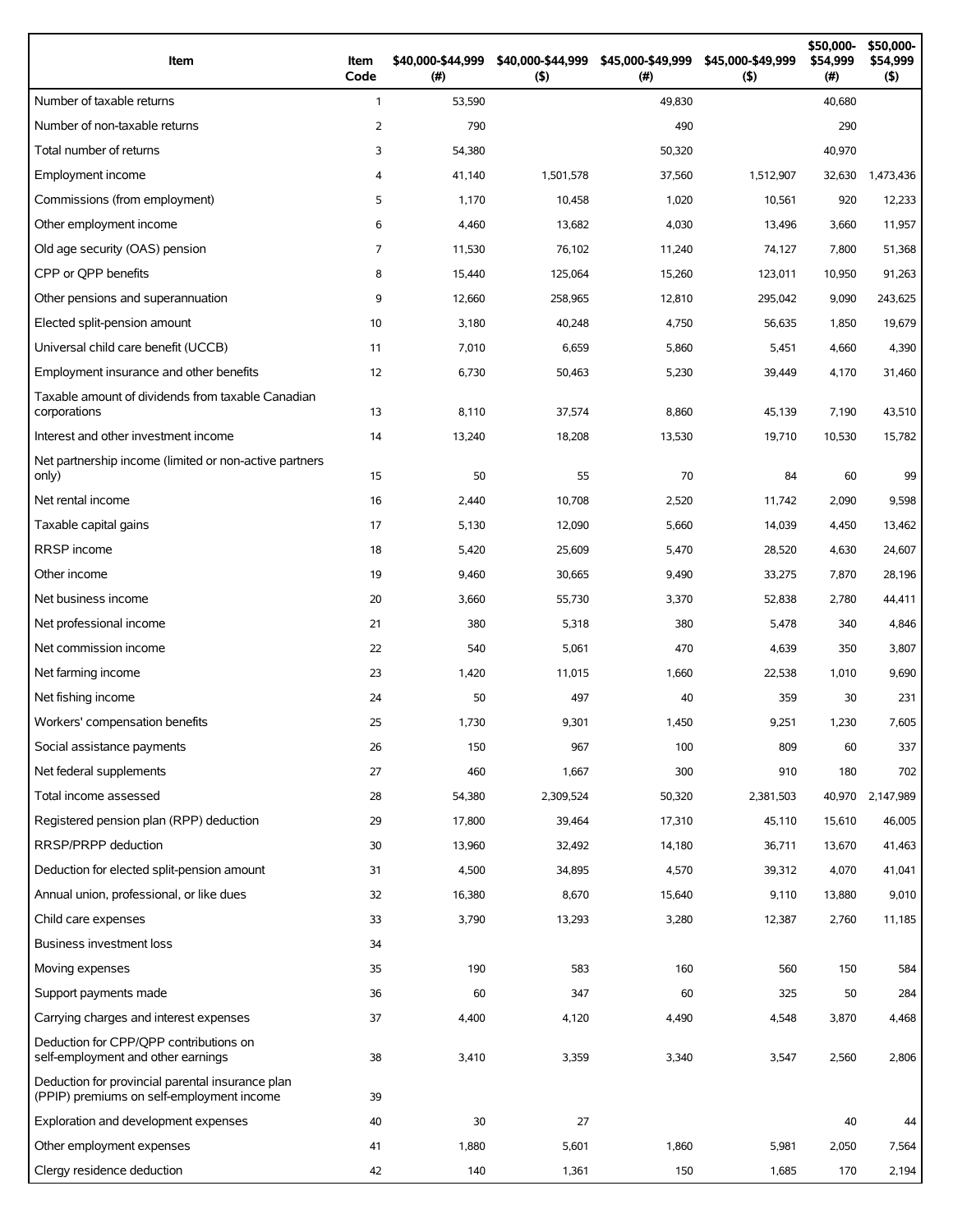| Item                                                                 | Item<br>Code | \$40,000-\$44,999<br>(#) | \$40,000-\$44,999<br>(5) | \$45,000-\$49,999<br>(#) | \$45,000-\$49,999<br>(5) | \$50,000-<br>\$54,999<br>$(\#)$ | \$50,000-<br>\$54,999<br>$($ \$) |
|----------------------------------------------------------------------|--------------|--------------------------|--------------------------|--------------------------|--------------------------|---------------------------------|----------------------------------|
| Other deductions                                                     | 43           | 1,690                    | 1,600                    | 1,480                    | 1,507                    | 1,140                           | 1,548                            |
| Total deductions before adjustments                                  | 44           | 39,250                   | 145,875                  | 37,590                   | 161.001                  | 32,910                          | 168,391                          |
| Social benefits repayment                                            | 45           |                          |                          |                          |                          |                                 |                                  |
| Net income                                                           | 46           | 54,380                   | 2,163,656                | 50,310                   | 2,220,568                | 40,960                          | 1,979,600                        |
| Canadian Forces personnel and police deduction                       | 47           |                          |                          |                          |                          |                                 |                                  |
| Security options deductions                                          | 48           | 20                       | 9                        | 10                       | 17                       |                                 |                                  |
| Other payments deduction                                             | 49           | 2,300                    | 11,934                   | 1,830                    | 10,970                   | 1,450                           | 8,644                            |
| Non-capital losses of other years                                    | 50           | 50                       | 403                      |                          |                          |                                 |                                  |
| Net capital losses of other years                                    | 51           | 810                      | 890                      | 940                      | 955                      | 770                             | 1,127                            |
| Capital gains deduction                                              | 52           | 130                      | 1,866                    | 160                      | 1,933                    | 130                             | 2,425                            |
| Northern residents deductions                                        | 53           | 880                      | 3,011                    | 870                      | 3,077                    | 750                             | 2,712                            |
| Additional deductions                                                | 54           | 260                      | 991                      | 260                      | 624                      | 190                             | 496                              |
| Farming/fishing losses of prior years                                | 55           | 50                       | 416                      | 30                       | 298                      | 30                              | 336                              |
| Total deductions from net income                                     | 56           | 4,350                    | 19,531                   | 4,000                    | 18,137                   | 3,240                           | 16,045                           |
| Taxable income assessed                                              | 57           | 54,340                   | 2,144,277                | 50,280                   | 2,202,462                | 40,960                          | 1,963,613                        |
| Basic personal amount                                                | 58           | 54,380                   | 623,695                  | 50,320                   | 577,163                  | 40,970                          | 469,916                          |
| Age amount                                                           | 59           | 11,740                   | 75,725                   | 11,430                   | 67,349                   | 7,980                           | 43,128                           |
| Spouse or common-law partner amount                                  | 60           | 4,070                    | 31,596                   | 3,580                    | 27,710                   | 3,010                           | 22,752                           |
| Amount for an eligible dependant                                     | 61           | 1,870                    | 19,668                   | 1,590                    | 16,789                   | 1,270                           | 13,429                           |
| Family caregiver amount for children under 18 years<br>of age        | 62           | 320                      | 781                      | 360                      | 882                      | 310                             | 761                              |
| Amount for infirm dependants age 18 or older                         | 63           | 60                       | 321                      | 70                       | 332                      | 60                              | 285                              |
| CPP or QPP contributions through employment                          | 64           | 39,530                   | 66,788                   | 35,830                   | 67,757                   | 31,310                          | 66,665                           |
| CPP or OPP contributions on self-employment and<br>other earnings    | 65           | 3,410                    | 3,359                    | 3,340                    | 3,547                    | 2,560                           | 2,806                            |
| Employment insurance premiums                                        | 66           | 38,360                   | 27,022                   | 34,730                   | 27,096                   | 30,380                          | 25,889                           |
| PPIP premiums paid                                                   | 67           |                          |                          |                          |                          |                                 |                                  |
| PPIP premiums payable on employment income                           | 68           |                          |                          |                          |                          |                                 |                                  |
| PPIP premiums payable on self-employment income                      | 69           |                          |                          |                          |                          |                                 |                                  |
| Volunteer firefighters' amount/search and rescue                     |              |                          |                          |                          |                          |                                 |                                  |
| volunteers' amount                                                   | 70           | 140                      | 405                      | 120                      | 354                      | 140                             | 408                              |
| Canada employment amount                                             | 71           | 42,800                   | 47,973                   | 38,970                   | 43,744                   | 33,620                          | 38,041                           |
| Public transit amount                                                | 72           | 2,810                    | 1,943                    | 2,520                    | 1,742                    | 2,090                           | 1,485                            |
| Children's arts amount                                               | 73           | 1,130                    | 325                      | 1,180                    | 332                      | 1,070                           | 311                              |
| Home accessibility expenses                                          | 74           | 30                       | 163                      | 60                       | 283                      | 40                              | 178                              |
| Home buyers' amount                                                  | 75           | 840                      | 3,900                    | 750                      | 3,544                    | 660                             | 3,113                            |
| Pension income amount                                                | 76           | 13,980                   | 27,508                   | 14,480                   | 28,594                   | 10,070                          | 19,837                           |
| Caregiver amount                                                     | 77           | 590                      | 3,259                    | 540                      | 2,947                    | 440                             | 2,471                            |
| Disability amount                                                    | 78           | 2,780                    | 22,245                   | 2,420                    | 19,383                   | 1,700                           | 13,589                           |
| Disability amount transferred from a dependant                       | 79           | 850                      | 8,768                    | 800                      | 8,412                    | 720                             | 7,848                            |
| Interest paid on student loans                                       | 80           | 1,010                    | 452                      | 760                      | 334                      | 700                             | 359                              |
| Tuition, education, and textbook amounts                             | 81           | 3,920                    | 26,891                   | 3,040                    | 20,499                   | 2,510                           | 16,072                           |
| Tuition, education, and textbook amounts transferred<br>from a child | 82           | 990                      | 4,640                    | 1,020                    | 4,814                    | 990                             | 4,715                            |
| Amounts transferred from spouse or common-law<br>partner             | 83           | 1,690                    | 9,113                    | 1,340                    | 7,533                    | 1,070                           | 5,993                            |
| Medical expenses                                                     | 84           | 12,260                   | 31,637                   | 10,840                   | 30,021                   | 6,900                           | 19,608                           |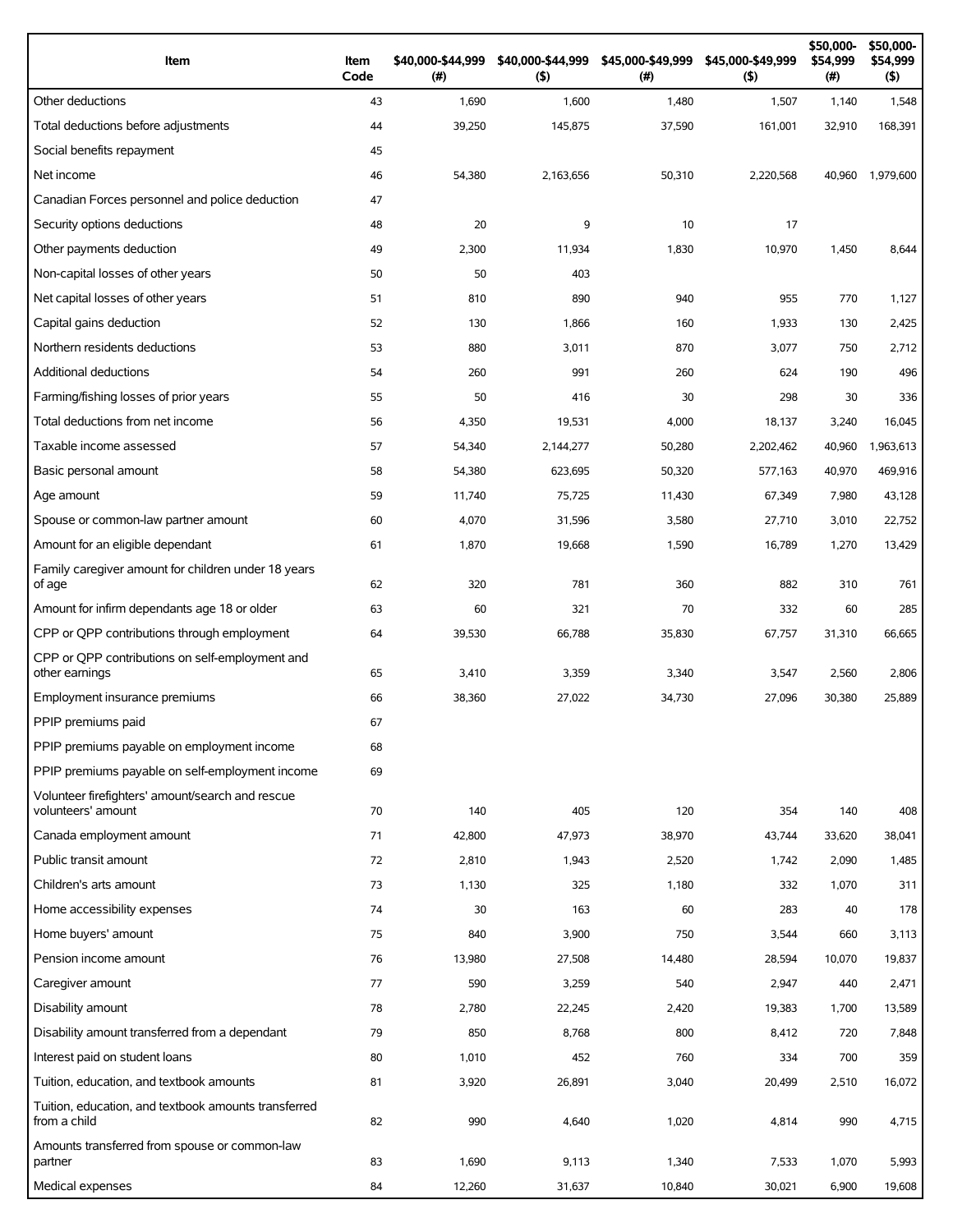| Item                                                           | Item<br>Code | \$40,000-\$44,999<br>(#) | \$40,000-\$44,999<br>(5) | \$45,000-\$49,999<br>(# ) | \$45,000-\$49,999<br>(5) | \$50,000-<br>\$54,999<br>(#) | \$50,000-<br>\$54,999<br>(5) |
|----------------------------------------------------------------|--------------|--------------------------|--------------------------|---------------------------|--------------------------|------------------------------|------------------------------|
| Total tax credits on personal amounts                          | 85           | 54,380                   | 155,731                  | 50,320                    | 144,178                  | 40,970                       | 116,954                      |
| Allowable charitable donations and government gifts            | 86           | 16,760                   | 21,386                   | 16,790                    | 23,792                   | 14,580                       | 20,226                       |
| Eligible cultural and ecological gifts                         | 87           |                          |                          |                           |                          |                              |                              |
| Total tax credit on donations and gifts                        | 88           | 16,670                   | 5,889                    | 16,720                    | 6,561                    | 14,510                       | 5,566                        |
| Total federal non-refundable tax credits                       | 89           | 54,380                   | 161,620                  | 50,320                    | 150,739                  | 40,970                       | 122,520                      |
| Federal dividend tax credit                                    | 90           | 7,980                    | 4,178                    | 8,830                     | 5,195                    | 7,180                        | 5,041                        |
| Minimum tax carryover                                          | 91           | 210                      | 518                      | 230                       | 711                      | 170                          | 620                          |
| Basic federal tax                                              | 92           | 52,040                   | 156,576                  | 48,890                    | 176,663                  | 40,130                       | 175,405                      |
| Federal foreign tax credit                                     | 93           | 2,570                    | 207                      | 2,900                     | 273                      | 2,340                        | 238                          |
| Federal political contribution tax credit                      | 94           | 440                      | 62                       | 470                       | 70                       | 420                          | 64                           |
| Investment tax credit                                          | 95           | 20                       | 22                       | 30                        | 30                       | 30                           | 23                           |
| Labour-sponsored funds tax credit (federally<br>registered)    | 96           |                          |                          |                           |                          |                              |                              |
| Labour-sponsored funds tax credit (provincially<br>registered) | 97           |                          |                          |                           |                          |                              |                              |
| Alternative minimum tax payable                                | 98           |                          |                          |                           |                          |                              |                              |
| Net federal tax                                                | 99           | 51,960                   | 156,301                  | 48.820                    | 176,309                  | 40,080                       | 175,099                      |
| CPP contributions on self-employment                           | 100          | 3,410                    | 6,719                    | 3,340                     | 7,093                    | 2,560                        | 5,613                        |
| Social Benefits repayment                                      | 101          |                          |                          |                           |                          |                              |                              |
| Working income tax benefit (WITB)                              | 102          | 30                       | 13                       | 20                        | 15                       | 10                           | 11                           |
| Children's fitness tax credit                                  | 103          | 3,050                    | 214                      | 3,050                     | 223                      | 3,030                        | 220                          |
| Eligible educator school supply tax credit                     | 104          | 90                       | $\overline{4}$           | 70                        | 3                        | 70                           | 3                            |
| Net provincial or territorial tax                              | 105          | 53,430                   | 143,368                  | 49,720                    | 160,132                  | 40,620                       | 150,890                      |
| Total tax payable                                              | 106          | 53,590                   | 306,398                  | 49,830                    | 343,544                  | 40,680                       | 331,606                      |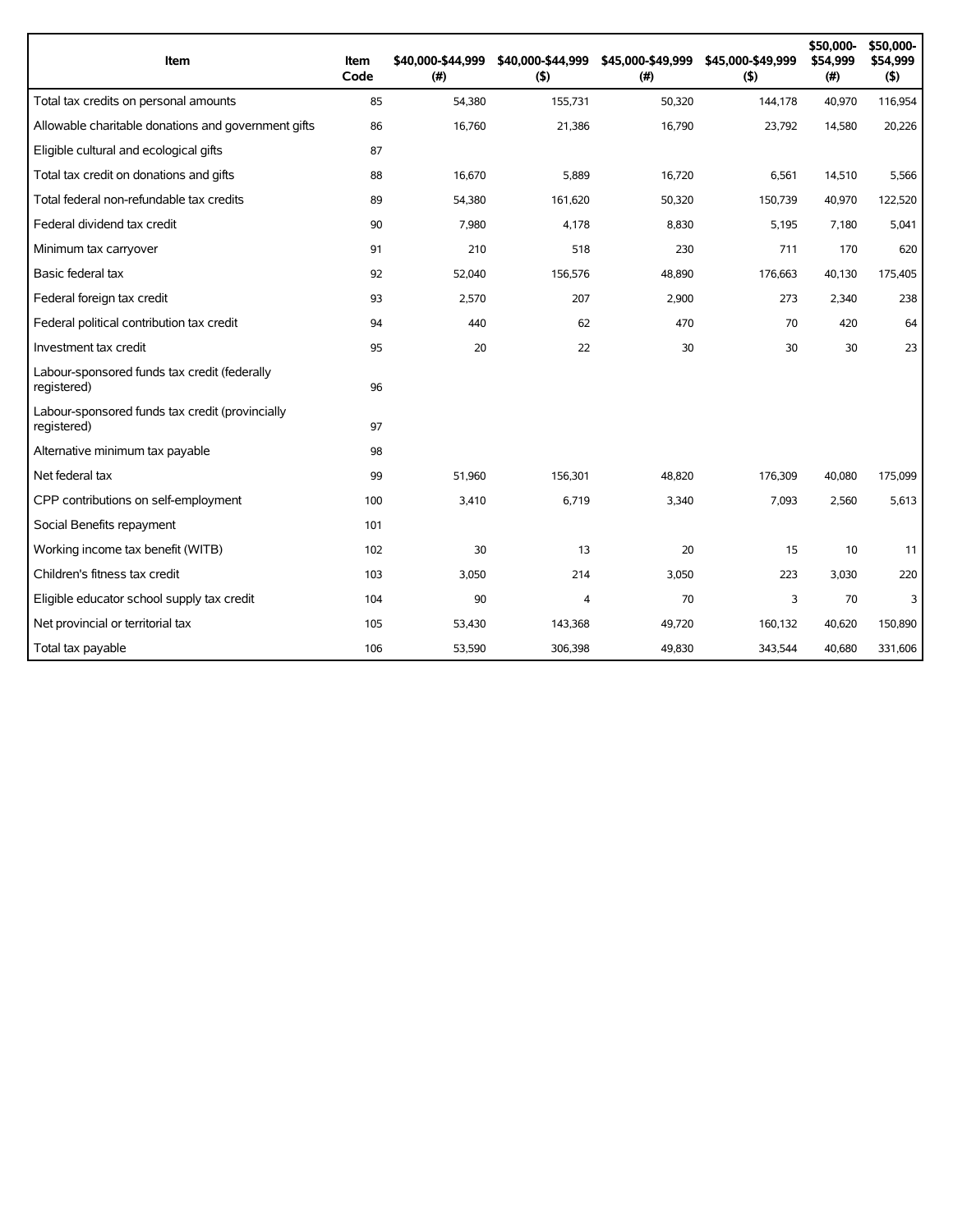| Item                                                                                             | Item<br>Code   | \$55,000-\$59,999<br>(#) | \$55,000-\$59,999<br>(5) | \$60,000-\$69,999<br>(# ) | \$60,000-\$69,999<br>(5) | \$70,000-\$79,999<br>(#) | \$70,000-\$79,999<br>(5) |
|--------------------------------------------------------------------------------------------------|----------------|--------------------------|--------------------------|---------------------------|--------------------------|--------------------------|--------------------------|
| Number of taxable returns                                                                        | $\mathbf{1}$   | 35,250                   |                          | 56,800                    |                          | 42,430                   |                          |
| Number of non-taxable returns                                                                    | $\overline{2}$ | 170                      |                          | 220                       |                          | 110                      |                          |
| Total number of returns                                                                          | 3              | 35,420                   |                          | 57,020                    |                          | 42,540                   |                          |
| Employment income                                                                                | 4              | 28,860                   | 1,435,453                | 46,860                    | 2,623,990                | 36,500                   | 2,391,532                |
| Commissions (from employment)                                                                    | 5              | 790                      | 12,290                   | 1,420                     | 27,202                   | 1,110                    | 27,945                   |
| Other employment income                                                                          | 6              | 3,150                    | 9,942                    | 5,660                     | 18,547                   | 4,810                    | 12,920                   |
| Old age security (OAS) pension                                                                   | $\overline{7}$ | 6,410                    | 42,053                   | 9,820                     | 64,501                   | 6,250                    | 40,917                   |
| CPP or QPP benefits                                                                              | 8              | 9,110                    | 75,901                   | 14,230                    | 120,066                  | 8,960                    | 76,944                   |
| Other pensions and superannuation                                                                | 9              | 7,510                    | 221,736                  | 11,760                    | 377,094                  | 7,460                    | 257,061                  |
| Elected split-pension amount                                                                     | 10             | 1,650                    | 19,415                   | 3,310                     | 42,228                   | 2,010                    | 25,238                   |
| Universal child care benefit (UCCB)                                                              | 11             | 3,780                    | 3,571                    | 5,720                     | 5,408                    | 4,080                    | 3,784                    |
| Employment insurance and other<br>benefits                                                       | 12             | 3,030                    | 23,247                   | 4,260                     | 31,569                   | 2,490                    | 17,285                   |
| Taxable amount of dividends from<br>taxable Canadian corporations                                | 13             | 6,490                    | 44,072                   | 11,750                    | 93,100                   | 9,540                    | 93,862                   |
| Interest and other investment income                                                             | 14             | 9,300                    | 14,243                   | 16,200                    | 27,614                   | 12,080                   | 21,811                   |
| Net partnership income (limited or<br>non-active partners only)                                  | 15             | 50                       | 50                       | 140                       | $-122$                   | 100                      | 133                      |
| Net rental income                                                                                | 16             | 1,960                    | 9,357                    | 3,540                     | 18,205                   | 2,790                    | 13,510                   |
| Taxable capital gains                                                                            | 17             | 4,010                    | 13,573                   | 7,290                     | 27,666                   | 5,830                    | 30,057                   |
| <b>RRSP</b> income                                                                               | 18             | 3,950                    | 22,109                   | 6,770                     | 45,411                   | 4,940                    | 33,104                   |
| Other income                                                                                     | 19             | 6,870                    | 24,653                   | 11,640                    | 48,776                   | 8,870                    | 38,925                   |
| Net business income                                                                              | 20             | 2,260                    | 37,418                   | 3,940                     | 72,888                   | 2,770                    | 51,408                   |
| Net professional income                                                                          | 21             | 290                      | 4,318                    | 610                       | 10,390                   | 560                      | 10,831                   |
| Net commission income                                                                            | 22             | 340                      | 4,869                    | 470                       | 8,870                    | 390                      | 8,392                    |
| Net farming income                                                                               | 23             | 870                      | 7,654                    | 1,560                     | 17,389                   | 1,140                    | 13,030                   |
| Net fishing income                                                                               | 24             | 20                       | 166                      | 30                        | 293                      | 20                       | 207                      |
| Workers' compensation benefits                                                                   | 25             | 980                      | 6,403                    | 1,490                     | 9,677                    | 1,030                    | 6,908                    |
| Social assistance payments                                                                       | 26             | 40                       | 242                      | 50                        | 175                      | 30                       | 147                      |
| Net federal supplements                                                                          | 27             | 130                      | 347                      | 170                       | 547                      | 100                      | 403                      |
| Total income assessed                                                                            | 28             | 35,420                   | 2,034,415                | 57,020                    | 3,693,832                | 42,540                   | 3,178,378                |
| Registered pension plan (RPP)<br>deduction                                                       | 29             | 14,810                   | 50,462                   | 24,740                    | 98,829                   | 20,830                   | 100,752                  |
| RRSP/PRPP deduction                                                                              | 30             | 12,550                   | 43,044                   | 21,880                    | 87,005                   | 18,680                   | 87,169                   |
| Deduction for elected split-pension<br>amount                                                    | 31             | 3,440                    | 40,675                   | 4,970                     | 65,470                   | 3,540                    | 48,148                   |
| Annual union, professional, or like<br>dues                                                      | 32             | 13,000                   | 9,307                    | 21,850                    | 17,882                   | 18,610                   | 17,647                   |
| Child care expenses                                                                              | 33             | 2,210                    | 9,272                    | 3,490                     | 14,835                   | 2,590                    | 11,256                   |
| <b>Business investment loss</b>                                                                  | 34             |                          |                          | 20                        | 174                      | 10                       | 286                      |
| Moving expenses                                                                                  | 35             | 140                      | 605                      | 240                       | 1,215                    | 160                      | 1,090                    |
| Support payments made                                                                            | 36             | 70                       | 446                      | 140                       | 944                      | 140                      | 1,379                    |
| Carrying charges and interest<br>expenses                                                        | 37             | 3,410                    | 4,672                    | 6,050                     | 8,523                    | 4,770                    | 8,030                    |
| Deduction for CPP/QPP contributions<br>on self-employment and other earnings                     | 38             | 1,850                    | 2,319                    | 2,740                     | 3,979                    | 1,590                    | 2,604                    |
| Deduction for provincial parental<br>insurance plan (PPIP) premiums on<br>self-employment income | 39             |                          |                          |                           |                          |                          |                          |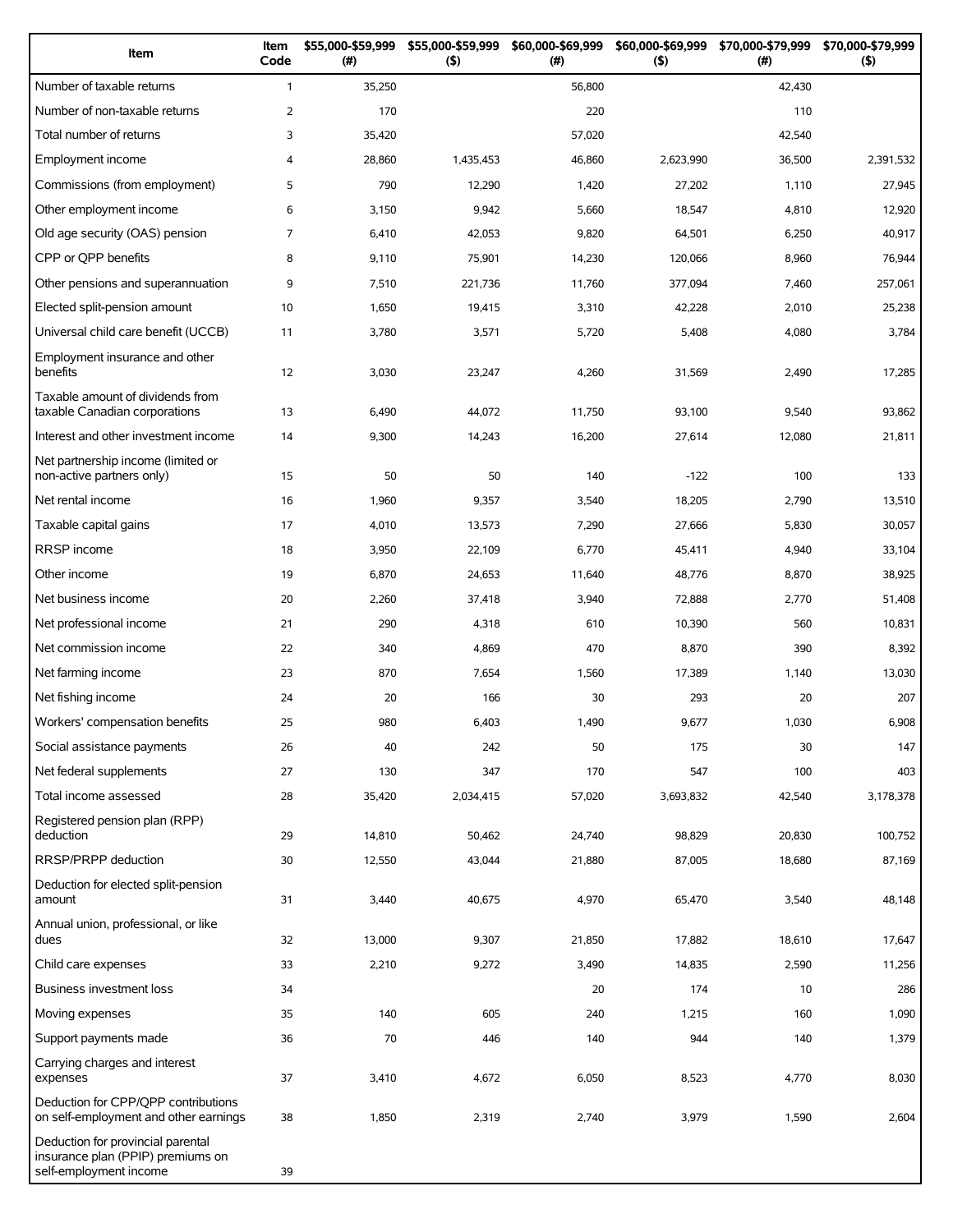| Item                                                                   | Item<br>Code | \$55,000-\$59,999<br>(#) | \$55,000-\$59,999<br>(5) | \$60,000-\$69,999<br>(#) | \$60,000-\$69,999<br>(5) | \$70,000-\$79,999<br>$(\#)$ | \$70,000-\$79,999<br>(5) |
|------------------------------------------------------------------------|--------------|--------------------------|--------------------------|--------------------------|--------------------------|-----------------------------|--------------------------|
| Exploration and development<br>expenses                                | 40           | 20                       | $\overline{4}$           | 90                       | 116                      | 90                          | 172                      |
| Other employment expenses                                              | 41           | 1,920                    | 7,789                    | 3,720                    | 16,298                   | 3,100                       | 13,792                   |
| Clergy residence deduction                                             | 42           | 180                      | 2,493                    | 280                      | 4,402                    | 180                         | 2,931                    |
| Other deductions                                                       | 43           | 920                      | 1,216                    | 1,430                    | 1,974                    | 970                         | 2,137                    |
| Total deductions before adjustments                                    | 44           | 29,230                   | 172,484                  | 48,030                   | 321,714                  | 37,560                      | 297,429                  |
| Social benefits repayment                                              | 45           |                          |                          |                          |                          | 2,320                       | 1,806                    |
| Net income                                                             | 46           | 35,420                   | 1,862,016                | 57,020                   | 3,371,760                | 42,540                      | 2,879,143                |
| Canadian Forces personnel and<br>police deduction                      | 47           |                          |                          | 30                       | 563                      | 20                          | 522                      |
| Security options deductions                                            | 48           | 10                       | 40                       | 20                       | 33                       | 10                          | 31                       |
| Other payments deduction                                               | 49           | 1,140                    | 6,992                    | 1,700                    | 10,399                   | 1,160                       | 7,457                    |
| Non-capital losses of other years                                      | 50           |                          |                          | 50                       | 489                      | 30                          | 350                      |
| Net capital losses of other years                                      | 51           | 750                      | 910                      | 1,350                    | 2,100                    | 1,160                       | 1,648                    |
| Capital gains deduction                                                | 52           | 130                      | 2,548                    | 260                      | 6,372                    | 300                         | 10,222                   |
| Northern residents deductions                                          | 53           | 680                      | 2,463                    | 1,180                    | 4,292                    | 1,260                       | 4,943                    |
| <b>Additional deductions</b>                                           | 54           | 140                      | 437                      | 220                      | 589                      | 170                         | 620                      |
| Farming/fishing losses of prior years                                  | 55           | 20                       | 114                      | 60                       | 785                      | 30                          | 299                      |
| Total deductions from net income                                       | 56           | 2,800                    | 13,878                   | 4,680                    | 25,633                   | 3,940                       | 26,103                   |
| Taxable income assessed                                                | 57           | 35,410                   | 1,848,146                | 57,000                   | 3,346,264                | 42,540                      | 2,853,164                |
| Basic personal amount                                                  | 58           | 35,420                   | 406,282                  | 57,020                   | 654,117                  | 42,540                      | 488,064                  |
| Age amount                                                             | 59           | 6,590                    | 31,735                   | 10,110                   | 38,210                   | 6,500                       | 16,391                   |
| Spouse or common-law partner<br>amount                                 | 60           | 2,740                    | 21,292                   | 4,510                    | 34,543                   | 3,440                       | 26,839                   |
| Amount for an eligible dependant                                       | 61           | 980                      | 10,294                   | 1,580                    | 16,552                   | 1,200                       | 12,547                   |
| Family caregiver amount for children<br>under 18 years of age          | 62           | 280                      | 643                      | 470                      | 1,101                    | 340                         | 817                      |
| Amount for infirm dependants age 18<br>or older                        | 63           | 50                       | 294                      | 100                      | 515                      | 60                          | 290                      |
| CPP or QPP contributions through<br>employment                         | 64           | 27,700                   | 63,623                   | 44,940                   | 107,168                  | 35,090                      | 86,580                   |
| CPP or OPP contributions on<br>self-employment and other earnings      | 65           | 1,850                    | 2,319                    | 2,740                    | 3,979                    | 1,590                       | 2,604                    |
| Employment insurance premiums                                          | 66           | 26,850                   | 23,531                   | 43,370                   | 38,674                   | 33,850                      | 30,779                   |
| PPIP premiums paid                                                     | 67           |                          |                          |                          |                          |                             |                          |
| PPIP premiums payable on<br>employment income                          | 68           |                          |                          |                          |                          |                             |                          |
| PPIP premiums payable on<br>self-employment income                     | 69           |                          |                          |                          |                          |                             |                          |
| Volunteer firefighters' amount/search<br>and rescue volunteers' amount | 70           | 110                      | 327                      | 240                      | 705                      | 170                         | 498                      |
| Canada employment amount                                               | 71           | 29,640                   | 33,634                   | 48,060                   | 54,689                   | 37,160                      | 42,535                   |
| Public transit amount                                                  | 72           | 1,810                    | 1,257                    | 2,540                    | 1,698                    | 1,880                       | 1,219                    |
| Children's arts amount                                                 | 73           | 1,110                    | 333                      | 1,910                    | 563                      | 1,940                       | 587                      |
| Home accessibility expenses                                            | 74           | 30                       | 163                      | 50                       | 313                      | 40                          | 197                      |
| Home buyers' amount                                                    | 75           | 530                      | 2,522                    | 960                      | 4,462                    | 560                         | 2,644                    |
| Pension income amount                                                  | 76           | 8,350                    | 16,430                   | 13,230                   | 26,052                   | 8,610                       | 16,891                   |
| Caregiver amount                                                       | 77           | 410                      | 2,380                    | 630                      | 3,548                    | 430                         | 2,486                    |
| Disability amount                                                      | 78           | 1,300                    | 10,369                   | 1,880                    | 15,028                   | 1,070                       | 8,569                    |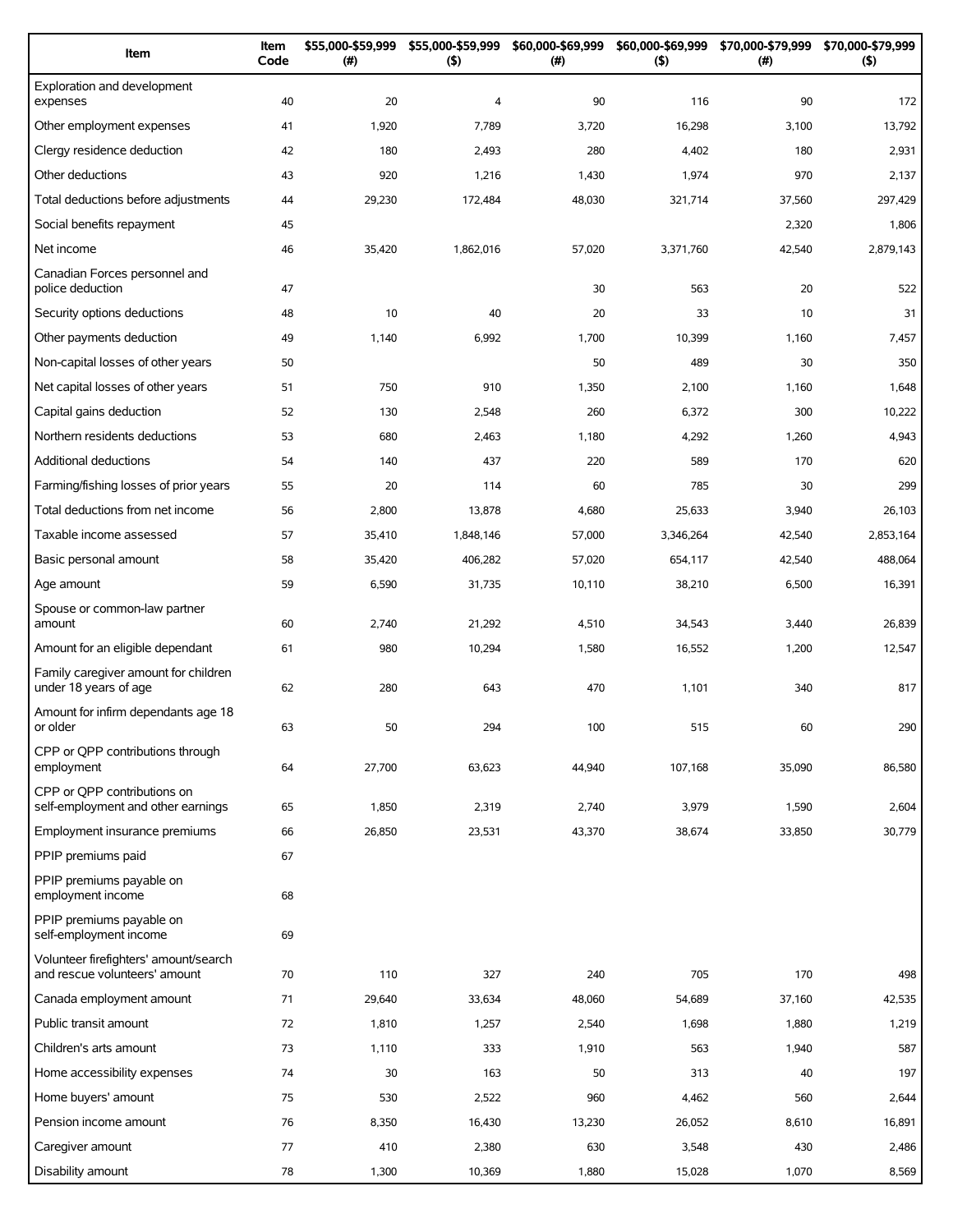| Item                                                                 | Item<br>Code | \$55,000-\$59,999<br>(#) | \$55,000-\$59,999<br>(5) | \$60,000-\$69,999<br>$(\#)$ | (5)     | \$60,000-\$69,999 \$70,000-\$79,999<br>$(\#)$ | \$70,000-\$79,999<br>(5) |
|----------------------------------------------------------------------|--------------|--------------------------|--------------------------|-----------------------------|---------|-----------------------------------------------|--------------------------|
| Disability amount transferred from a<br>dependant                    | 79           | 640                      | 6,771                    | 1,010                       | 10,989  | 750                                           | 8,251                    |
| Interest paid on student loans                                       | 80           | 620                      | 340                      | 1,080                       | 625     | 810                                           | 468                      |
| Tuition, education, and textbook<br>amounts                          | 81           | 2,050                    | 14,165                   | 3,250                       | 23,334  | 2,290                                         | 13,196                   |
| Tuition, education, and textbook<br>amounts transferred from a child | 82           | 910                      | 4,299                    | 1,800                       | 8,637   | 1,480                                         | 6,934                    |
| Amounts transferred from spouse or<br>common-law partner             | 83           | 950                      | 5,251                    | 1,450                       | 8,062   | 1,030                                         | 5,610                    |
| Medical expenses                                                     | 84           | 5,250                    | 15,246                   | 7,180                       | 21,871  | 4,220                                         | 13,968                   |
| Total tax credits on personal amounts                                | 85           | 35,420                   | 101,028                  | 57,020                      | 161,324 | 42,540                                        | 118,350                  |
| Allowable charitable donations and<br>government gifts               | 86           | 13,310                   | 19,270                   | 22,510                      | 36,463  | 17,660                                        | 30,725                   |
| Eligible cultural and ecological gifts                               | 87           |                          |                          |                             |         |                                               |                          |
| Total tax credit on donations and gifts                              | 88           | 13,260                   | 5,312                    | 22,430                      | 10,105  | 17,610                                        | 8,542                    |
| Total federal non-refundable tax<br>credits                          | 89           | 35,420                   | 106,341                  | 57,020                      | 171,430 | 42,540                                        | 126,893                  |
| Federal dividend tax credit                                          | 90           | 6,490                    | 5,147                    | 11,800                      | 11,012  | 9,580                                         | 11,187                   |
| Minimum tax carryover                                                | 91           | 160                      | 569                      | 300                         | 1,216   | 200                                           | 803                      |
| Basic federal tax                                                    | 92           | 34,920                   | 180,207                  | 56,380                      | 362,008 | 42,190                                        | 341,125                  |
| Federal foreign tax credit                                           | 93           | 2,110                    | 326                      | 3,960                       | 720     | 3,100                                         | 671                      |
| Federal political contribution tax credit                            | 94           | 350                      | 57                       | 670                         | 112     | 520                                           | 91                       |
| Investment tax credit                                                | 95           |                          |                          |                             |         | 20                                            | 40                       |
| Labour-sponsored funds tax credit<br>(federally registered)          | 96           |                          |                          |                             |         |                                               |                          |
| Labour-sponsored funds tax credit<br>(provincially registered)       | 97           |                          |                          | 10                          | 9       | 10                                            | 7                        |
| Alternative minimum tax payable                                      | 98           |                          |                          |                             |         | 40                                            | 31                       |
| Net federal tax                                                      | 99           | 34,870                   | 179,816                  | 56,320                      | 361,166 | 42,150                                        | 340,343                  |
| CPP contributions on<br>self-employment                              | 100          | 1,850                    | 4,638                    | 2,740                       | 7,959   | 1,590                                         | 5,209                    |
| Social Benefits repayment                                            | 101          |                          |                          |                             |         | 2,320                                         | 1,806                    |
| Working income tax benefit (WITB)                                    | 102          |                          |                          |                             |         |                                               |                          |
| Children's fitness tax credit                                        | 103          | 2,810                    | 218                      | 5,270                       | 425     | 4,940                                         | 404                      |
| Eligible educator school supply tax<br>credit                        | 104          | 100                      | 5                        | 240                         | 14      | 190                                           | 11                       |
| Net provincial or territorial tax                                    | 105          | 35,200                   | 148,542                  | 56,740                      | 283,336 | 42,380                                        | 260,774                  |
| Total tax payable                                                    | 106          | 35,250                   | 333,003                  | 56,800                      | 652,857 | 42,430                                        | 608,133                  |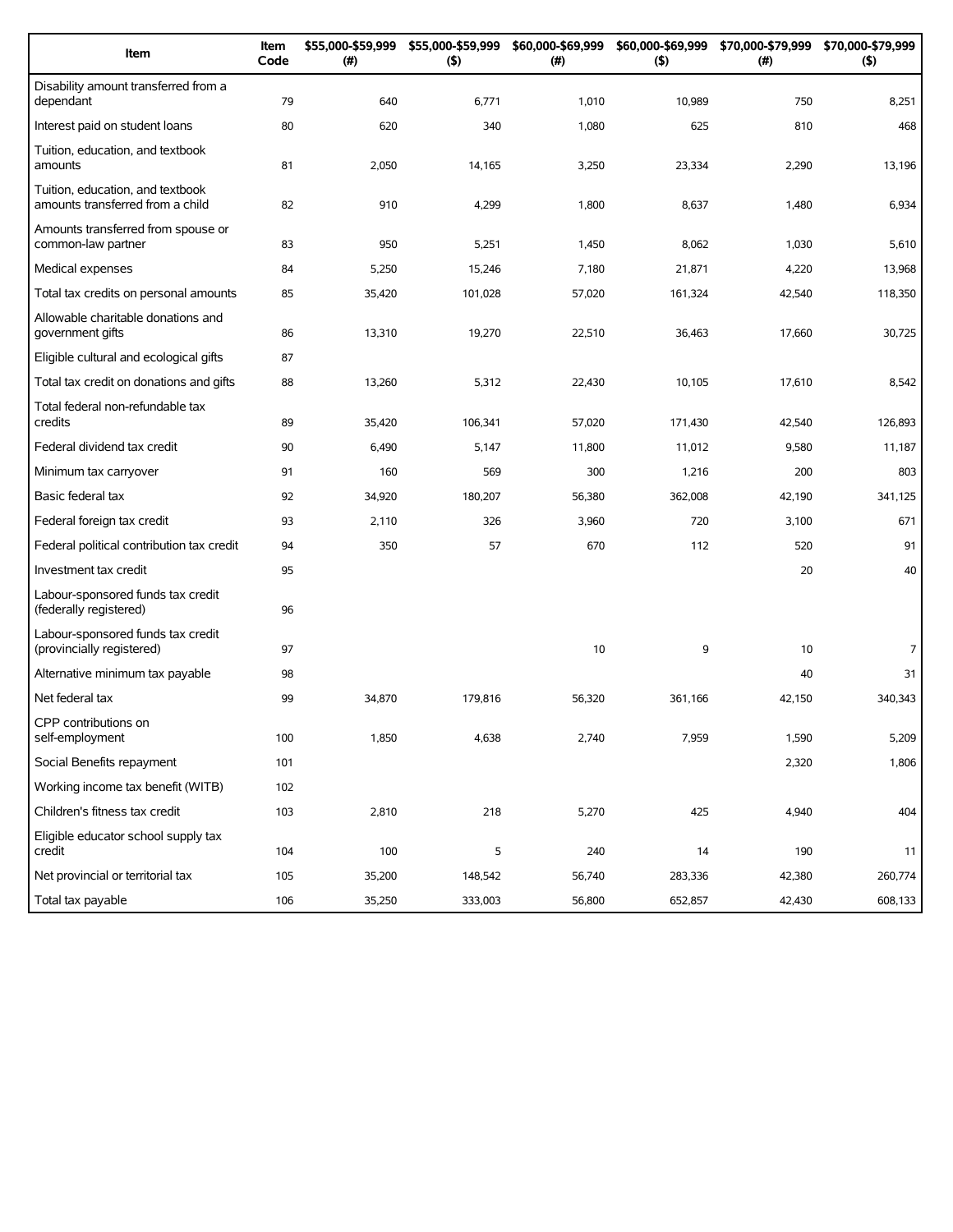| Item                                                                            | Item<br>Code   | \$80,000-\$89,999<br>$(\#)$ | \$80,000-\$89,999<br>$($ \$) | \$90,000-\$99,999<br>(#) | \$90,000-\$99,999<br>$($ \$) | \$100,000-\$149,999<br>(#) | \$100,000-\$149,999<br>$($ \$) |
|---------------------------------------------------------------------------------|----------------|-----------------------------|------------------------------|--------------------------|------------------------------|----------------------------|--------------------------------|
| Number of taxable returns                                                       | $\mathbf{1}$   | 33,500                      |                              | 23,670                   |                              | 42,940                     |                                |
| Number of non-taxable returns                                                   | $\overline{2}$ | 50                          |                              | 20                       |                              | 50                         |                                |
| Total number of returns                                                         | 3              | 33,540                      |                              | 23,690                   |                              | 42,990                     |                                |
| Employment income                                                               | $\overline{4}$ | 30,120                      | 2,285,959                    | 21,260                   | 1,784,859                    | 38,250                     | 3,829,821                      |
| Commissions (from employment)                                                   | 5              | 850                         | 26,502                       | 650                      | 24,030                       | 1,690                      | 90,054                         |
| Other employment income                                                         | 6              | 3,780                       | 7,442                        | 2,900                    | 6,475                        | 6,190                      | 20,325                         |
| Old age security (OAS) pension                                                  | 7              | 3,410                       | 22,185                       | 2,230                    | 14,468                       | 4,130                      | 26,782                         |
| CPP or QPP benefits                                                             | 8              | 5,240                       | 45,757                       | 3,660                    | 31,678                       | 6,870                      | 60,633                         |
| Other pensions and<br>superannuation                                            | 9              | 4,460                       | 166,885                      | 3,050                    | 119,396                      | 6,090                      | 247,527                        |
| Elected split-pension amount                                                    | 10             | 970                         | 8,695                        | 860                      | 8,216                        | 1,370                      | 9,940                          |
| Universal child care benefit<br>(UCCB)                                          | 11             | 3,390                       | 3,006                        | 1,960                    | 1,748                        | 2,340                      | 1,990                          |
| Employment insurance and other<br>benefits                                      | 12             | 1,390                       | 9,253                        | 800                      | 5,391                        | 1,070                      | 6,077                          |
| Taxable amount of dividends from<br>taxable Canadian corporations               | 13             | 7,500                       | 80,659                       | 5,970                    | 78,273                       | 13,730                     | 272,905                        |
| Interest and other investment<br>income                                         | 14             | 9,460                       | 17,004                       | 7,250                    | 14,019                       | 15,060                     | 38,313                         |
| Net partnership income (limited or<br>non-active partners only)                 | 15             | 100                         | 223                          | 90                       | 193                          | 300                        | 1,097                          |
| Net rental income                                                               | 16             | 2,220                       | 9,786                        | 1,770                    | 9,311                        | 3,690                      | 21,525                         |
| Taxable capital gains                                                           | 17             | 4,680                       | 25,042                       | 3,800                    | 23,938                       | 8,480                      | 89,435                         |
| RRSP income                                                                     | 18             | 3,720                       | 25,773                       | 2,620                    | 21,302                       | 4,840                      | 55,868                         |
| Other income                                                                    | 19             | 7,200                       | 32,530                       | 5,630                    | 29,955                       | 12,130                     | 108,568                        |
| Net business income                                                             | 20             | 2,120                       | 40,846                       | 1,660                    | 33,968                       | 2,970                      | 83,515                         |
| Net professional income                                                         | 21             | 490                         | 11,909                       | 410                      | 12,393                       | 1,250                      | 57,496                         |
| Net commission income                                                           | 22             | 310                         | 8,256                        | 210                      | 7,232                        | 470                        | 24,360                         |
| Net farming income                                                              | 23             | 800                         | 10,922                       | 600                      | 7,834                        | 1,200                      | 17,847                         |
| Net fishing income                                                              | 24             |                             |                              |                          |                              | 30                         | 351                            |
| Workers' compensation benefits                                                  | 25             | 660                         | 4,157                        | 400                      | 3,223                        | 640                        | 6,075                          |
| Social assistance payments                                                      | 26             | 10                          | 66                           |                          |                              | 20                         | 190                            |
| Net federal supplements                                                         | 27             | 50                          | 193                          | 30                       | 122                          | 90                         | 271                            |
| Total income assessed                                                           | 28             | 33,540                      | 2,844,793                    | 23,690                   | 2,239,927                    | 42,990                     | 5,074,319                      |
| Registered pension plan (RPP)<br>deduction                                      | 29             | 19,540                      | 119,247                      | 13,800                   | 93,335                       | 22,570                     | 165,474                        |
| RRSP/PRPP deduction                                                             | 30             | 16,550                      | 86,568                       | 12,360                   | 77,878                       | 24,720                     | 237,623                        |
| Deduction for elected<br>split-pension amount                                   | 31             | 2,330                       | 35,481                       | 1,570                    | 26,131                       | 3,170                      | 58,555                         |
| Annual union, professional, or like<br>dues                                     | 32             | 17,660                      | 18,893                       | 12,270                   | 13,620                       | 18,480                     | 21,945                         |
| Child care expenses                                                             | 33             | 2,090                       | 9,213                        | 1,290                    | 5,372                        | 1,600                      | 6,575                          |
| Business investment loss                                                        | 34             |                             |                              |                          |                              | 30                         | 736                            |
| Moving expenses                                                                 | 35             | 130                         | 1,003                        | 110                      | 834                          | 180                        | 2,195                          |
| Support payments made                                                           | 36             | 130                         | 1,506                        | 120                      | 1,458                        | 390                        | 5,594                          |
| Carrying charges and interest<br>expenses                                       | 37             | 3,900                       | 7,594                        | 3,060                    | 6,443                        | 7,120                      | 19,921                         |
| Deduction for CPP/QPP<br>contributions on self-employment<br>and other earnings | 38             | 1,140                       | 1,971                        | 810                      | 1,476                        | 1,820                      | 3,469                          |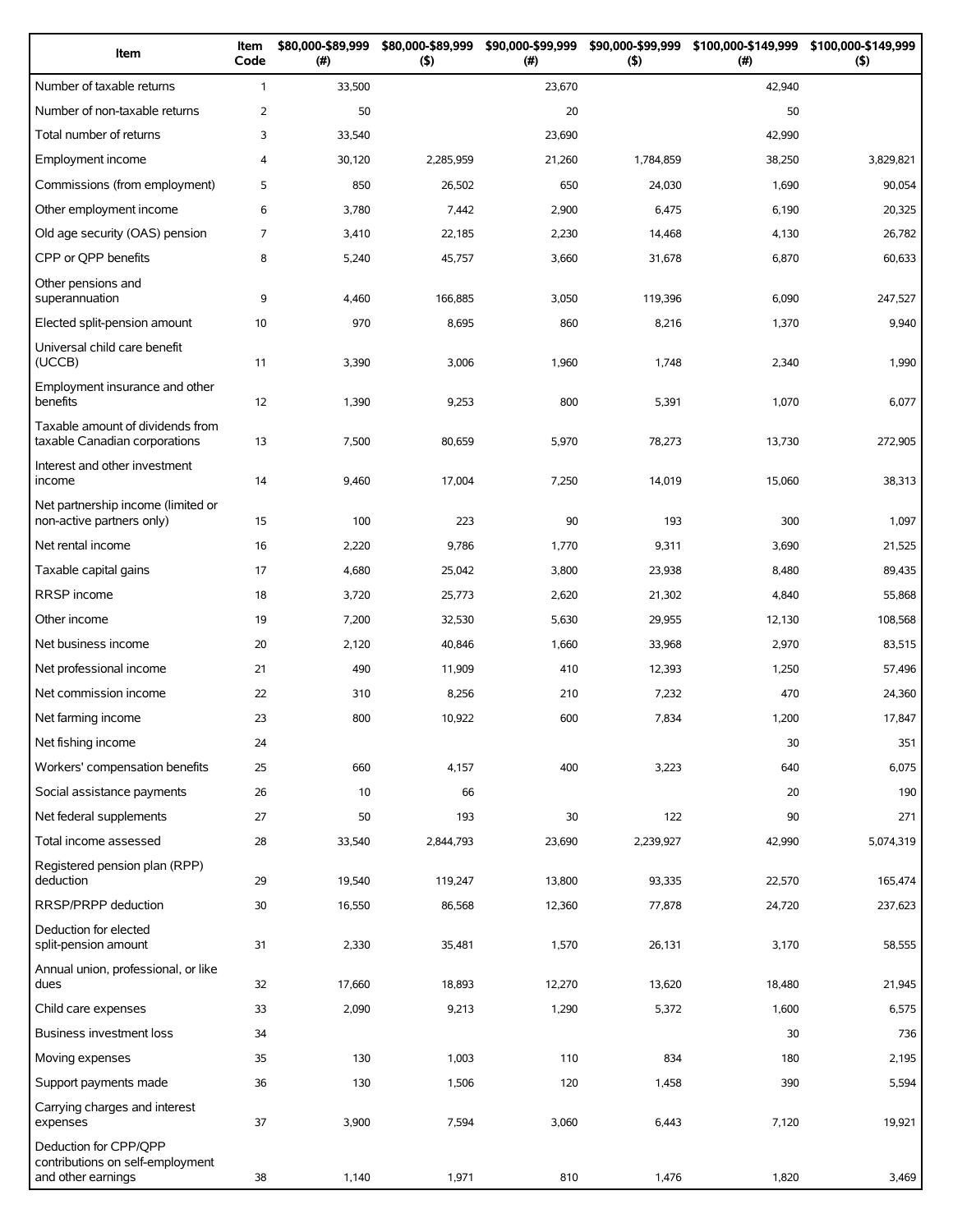| Item                                                                                             | Item<br>Code | \$80,000-\$89,999<br>(# ) | \$80,000-\$89,999<br>$($ \$) | \$90,000-\$99,999<br>(# ) | \$90,000-\$99,999<br>(5) | \$100,000-\$149,999<br>(#) | \$100,000-\$149,999<br>$($ \$) |
|--------------------------------------------------------------------------------------------------|--------------|---------------------------|------------------------------|---------------------------|--------------------------|----------------------------|--------------------------------|
| Deduction for provincial parental<br>insurance plan (PPIP) premiums<br>on self-employment income | 39           |                           |                              |                           |                          |                            |                                |
| Exploration and development<br>expenses                                                          | 40           | 80                        | 174                          | 60                        | 190                      | 220                        | 901                            |
| Other employment expenses                                                                        | 41           | 2,400                     | 10,123                       | 1,730                     | 7,642                    | 4,400                      | 21,084                         |
| Clergy residence deduction                                                                       | 42           | 80                        | 1,334                        | 50                        | 1,008                    | 60                         | 1,197                          |
| Other deductions                                                                                 | 43           | 700                       | 2,139                        | 490                       | 1,562                    | 1,030                      | 7,937                          |
| Total deductions before<br>adjustments                                                           | 44           | 30,910                    | 295,761                      | 21,810                    | 237,164                  | 39,870                     | 553,258                        |
| Social benefits repayment                                                                        | 45           | 2,490                     | 3,238                        | 1,920                     | 4,263                    | 4,140                      | 16,822                         |
| Net income                                                                                       | 46           | 33,540                    | 2,546,072                    | 23,690                    | 1,998,500                | 42,990                     | 4,504,436                      |
| Canadian Forces personnel and<br>police deduction                                                | 47           |                           |                              |                           |                          | 30                         | 620                            |
| Security options deductions                                                                      | 48           | 10                        | 46                           | 20                        | 71                       | 70                         | 355                            |
| Other payments deduction                                                                         | 49           | 710                       | 4,411                        | 430                       | 3,465                    | 720                        | 6,480                          |
| Non-capital losses of other years                                                                | 50           |                           |                              |                           |                          | 20                         | 464                            |
| Net capital losses of other years                                                                | 51           | 870                       | 1,539                        | 740                       | 1,389                    | 1,840                      | 4,890                          |
| Capital gains deduction                                                                          | 52           | 200                       | 7,070                        | 190                       | 8,162                    | 590                        | 37,132                         |
| Northern residents deductions                                                                    | 53           | 1,210                     | 4,937                        | 1,140                     | 4,808                    | 2,540                      | 12,005                         |
| Additional deductions                                                                            | 54           | 110                       | 232                          | 60                        | 278                      | 180                        | 1,180                          |
| Farming/fishing losses of prior<br>years                                                         | 55           |                           |                              |                           |                          | 40                         | 716                            |
| Total deductions from net income                                                                 | 56           | 3,020                     | 18,994                       | 2,500                     | 18,894                   | 5,720                      | 63,871                         |
| Taxable income assessed                                                                          | 57           | 33,530                    | 2,527,095                    | 23,680                    | 1,979,778                | 42,960                     | 4,440,898                      |
| Basic personal amount                                                                            | 58           | 33,540                    | 384,792                      | 23,690                    | 271,794                  | 42,990                     | 493,210                        |
| Age amount                                                                                       | 59           | 3,110                     | 5,688                        | 1,150                     | 2,243                    | 950                        | 2,041                          |
| Spouse or common-law partner<br>amount                                                           | 60           | 2,700                     | 20,851                       | 2,060                     | 16,269                   | 4,150                      | 33,168                         |
| Amount for an eligible dependant                                                                 | 61           | 1,020                     | 10,583                       | 640                       | 6,696                    | 1,000                      | 10,244                         |
| Family caregiver amount for<br>children under 18 years of age                                    | 62           | 330                       | 797                          | 220                       | 551                      | 390                        | 937                            |
| Amount for infirm dependants age<br>18 or older                                                  | 63           | 50                        | 286                          | 30                        | 156                      | 60                         | 261                            |
| CPP or OPP contributions<br>through employment                                                   | 64           | 29,290                    | 73,516                       | 20,650                    | 52,360                   | 36,900                     | 94,473                         |
| CPP or QPP contributions on<br>self-employment and other<br>earnings                             | 65           | 1,140                     | 1,971                        | 810                       | 1,476                    | 1,820                      | 3,469                          |
| Employment insurance premiums                                                                    | 66           | 28,170                    | 26,016                       | 19,710                    | 18,289                   | 34,360                     | 31,846                         |
| PPIP premiums paid                                                                               | 67           |                           |                              |                           |                          |                            |                                |
| PPIP premiums payable on<br>employment income                                                    | 68           |                           |                              |                           |                          |                            |                                |
| PPIP premiums payable on<br>self-employment income                                               | 69           |                           |                              |                           |                          |                            |                                |
| Volunteer firefighters'<br>amount/search and rescue<br>volunteers' amount                        | 70           | 120                       | 360                          | 100                       | 309                      | 230                        | 681                            |
| Canada employment amount                                                                         | 71           | 30,490                    | 35,091                       | 21,550                    | 24,789                   | 38,820                     | 44,632                         |
| Public transit amount                                                                            | 72           | 1,490                     | 955                          | 1,030                     | 674                      | 1,840                      | 1,190                          |
| Children's arts amount                                                                           | 73           | 2,030                     | 638                          | 1,630                     | 526                      | 3,280                      | 1,061                          |
| Home accessibility expenses                                                                      | 74           | 30                        | 184                          | 20                        | 66                       | 50                         | 264                            |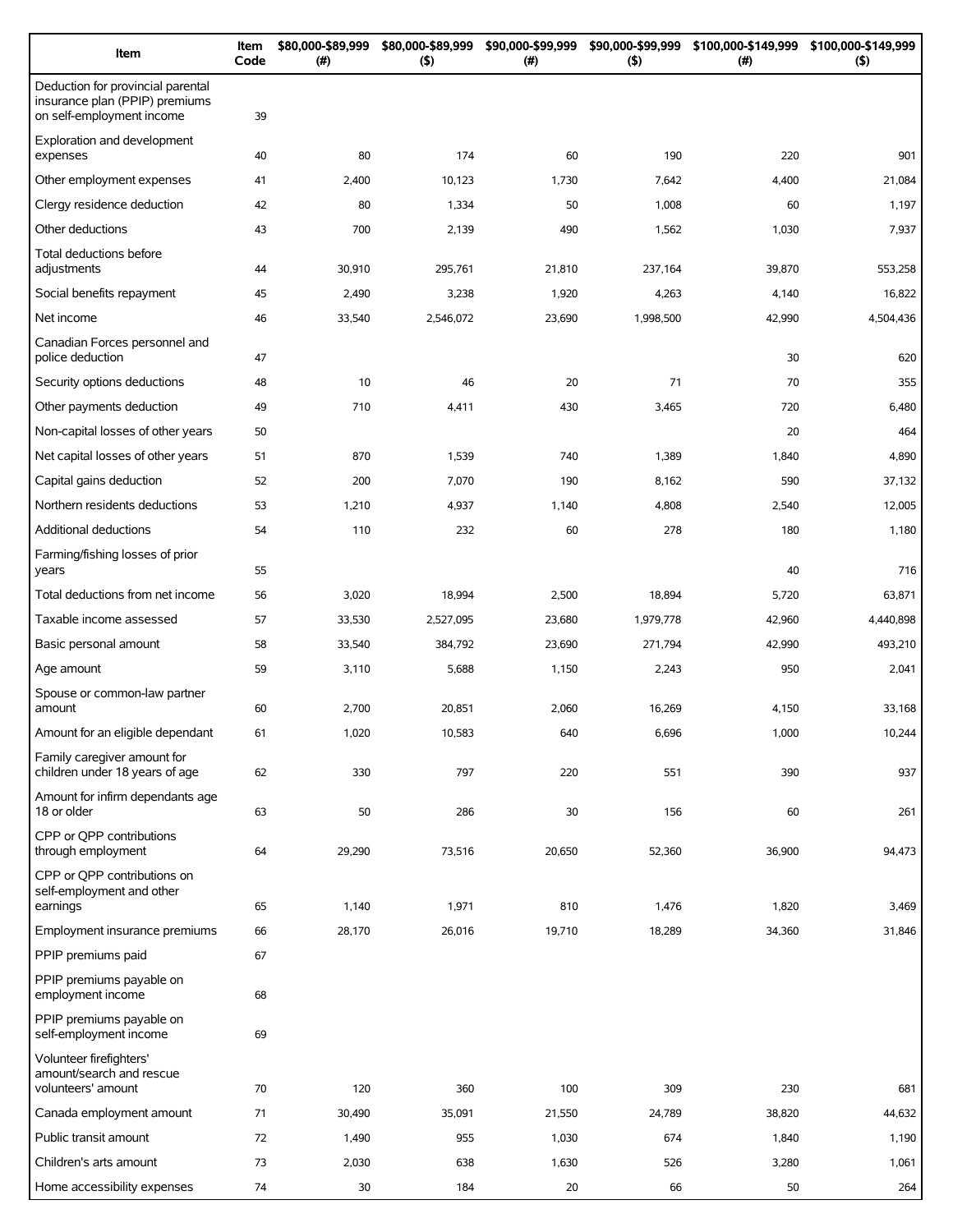| Item                                                                 | Item<br>Code | \$80,000-\$89,999<br>(#) | \$80,000-\$89,999<br>(5) | \$90,000-\$99,999<br>(# ) | \$90,000-\$99,999<br>(5) | \$100,000-\$149,999<br>(# ) | \$100,000-\$149,999<br>$($ \$) |
|----------------------------------------------------------------------|--------------|--------------------------|--------------------------|---------------------------|--------------------------|-----------------------------|--------------------------------|
| Home buyers' amount                                                  | 75           | 390                      | 1,873                    | 210                       | 1,028                    | 310                         | 1,469                          |
| Pension income amount                                                | 76           | 5,180                    | 10,136                   | 3,680                     | 7,143                    | 7,180                       | 13,891                         |
| Caregiver amount                                                     | 77           | 370                      | 2,148                    | 290                       | 1,723                    | 470                         | 2,761                          |
| Disability amount                                                    | 78           | 640                      | 5,108                    | 400                       | 3,216                    | 800                         | 6,368                          |
| Disability amount transferred from<br>a dependant                    | 79           | 640                      | 7,357                    | 510                       | 5,678                    | 860                         | 9,347                          |
| Interest paid on student loans                                       | 80           | 560                      | 312                      | 300                       | 187                      | 440                         | 244                            |
| Tuition, education, and textbook<br>amounts                          | 81           | 1,730                    | 9,192                    | 1,090                     | 5,858                    | 1,460                       | 10,134                         |
| Tuition, education, and textbook<br>amounts transferred from a child | 82           | 1,680                    | 8,302                    | 1,470                     | 7,289                    | 3,280                       | 16,747                         |
| Amounts transferred from spouse<br>or common-law partner             | 83           | 780                      | 4,177                    | 490                       | 2,627                    | 970                         | 4,942                          |
| Medical expenses                                                     | 84           | 2,650                    | 8,976                    | 1,690                     | 6,419                    | 2,950                       | 11,754                         |
| Total tax credits on personal<br>amounts                             | 85           | 33,540                   | 92,898                   | 23,690                    | 65,607                   | 42,990                      | 119,289                        |
| Allowable charitable donations and<br>government gifts               | 86           | 14,930                   | 25,579                   | 11,110                    | 20,154                   | 22,380                      | 51,375                         |
| Eligible cultural and ecological<br>gifts                            | 87           |                          |                          |                           |                          |                             |                                |
| Total tax credit on donations and<br>gifts                           | 88           | 14,900                   | 7,114                    | 11,090                    | 5,613                    | 22,330                      | 14,424                         |
| Total federal non-refundable tax<br>credits                          | 89           | 33,540                   | 100,012                  | 23,690                    | 71,220                   | 42,990                      | 133,713                        |
| Federal dividend tax credit                                          | 90           | 7,560                    | 9,620                    | 6,020                     | 9,228                    | 13,720                      | 32,183                         |
| Minimum tax carryover                                                | 91           | 110                      | 376                      | 120                       | 476                      | 230                         | 855                            |
| Basic federal tax                                                    | 92           | 33,390                   | 325,217                  | 23,590                    | 267,279                  | 42,810                      | 674,232                        |
| Federal foreign tax credit                                           | 93           | 2,560                    | 675                      | 2,150                     | 558                      | 4,990                       | 2,211                          |
| Federal political contribution tax<br>credit                         | 94           | 440                      | 86                       | 350                       | 74                       | 810                         | 165                            |
| Investment tax credit                                                | 95           | 20                       | 26                       |                           |                          | 70                          | 103                            |
| Labour-sponsored funds tax credit<br>(federally registered)          | 96           |                          |                          |                           |                          |                             |                                |
| Labour-sponsored funds tax credit<br>(provincially registered)       | 97           | 20                       | 12                       | 10                        | 9                        | 30                          | 20                             |
| Alternative minimum tax payable                                      | 98           | 70                       | 40                       | 110                       | 82                       | 460                         | 797                            |
| Net federal tax                                                      | 99           | 33,370                   | 324,450                  | 23,580                    | 266,622                  | 42,780                      | 671,787                        |
| CPP contributions on<br>self-employment                              | 100          | 1,140                    | 3,942                    | 810                       | 2,951                    | 1,820                       | 6,938                          |
| Social Benefits repayment                                            | 101          | 2,490                    | 3,238                    | 1,920                     | 4,263                    | 4,140                       | 16,822                         |
| Working income tax benefit<br>(WITB)                                 | 102          |                          |                          |                           |                          |                             |                                |
| Children's fitness tax credit                                        | 103          | 4,990                    | 443                      | 3,760                     | 354                      | 7,280                       | 711                            |
| Eligible educator school supply tax<br>credit                        | 104          | 380                      | 23                       | 190                       | 12                       | 110                         | 8                              |
| Net provincial or territorial tax                                    | 105          | 33,460                   | 251,595                  | 23,640                    | 210,774                  | 42,890                      | 524,507                        |
| Total tax payable                                                    | 106          | 33,500                   | 583,226                  | 23,670                    | 484,616                  | 42,940                      | 1,220,062                      |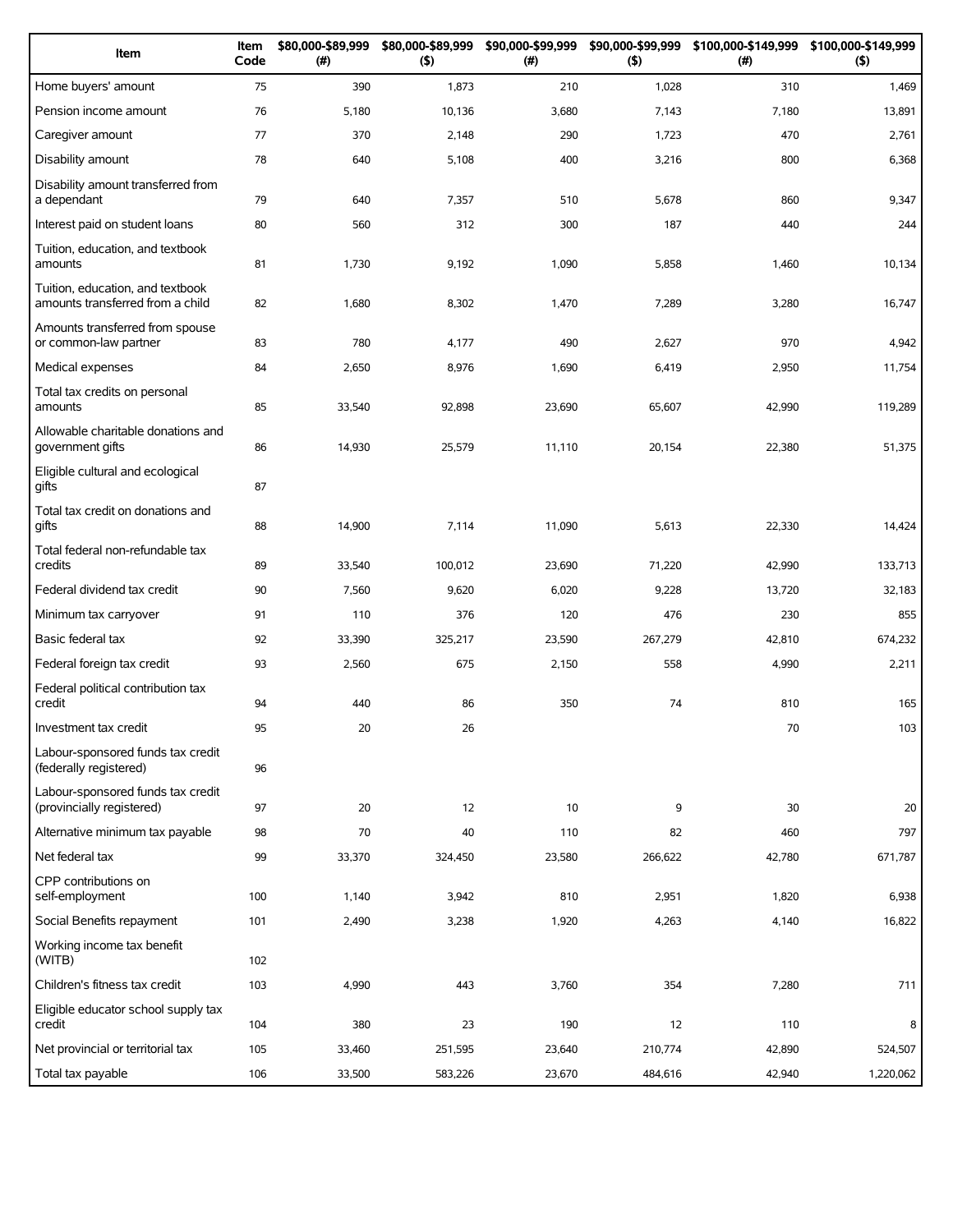| Item                                                                                          | Item<br>Code   | \$150,000-\$249,999 \$150,000-\$249,999<br>(# ) | (5)       | \$250,000<br>and<br>over (#) | \$250,000<br>and<br>over $($ \$) |
|-----------------------------------------------------------------------------------------------|----------------|-------------------------------------------------|-----------|------------------------------|----------------------------------|
| Number of taxable returns                                                                     | $\mathbf{1}$   | 13,930                                          |           | 6,020                        |                                  |
| Number of non-taxable returns                                                                 | $\overline{2}$ | 30                                              |           | 20                           |                                  |
| Total number of returns                                                                       | 3              | 13,960                                          |           | 6,040                        |                                  |
| Employment income                                                                             | 4              | 11,380                                          | 1,515,466 | 4,500                        | 1,229,370                        |
| Commissions (from employment)                                                                 | 5              | 810                                             | 78,946    | 320                          | 97,938                           |
| Other employment income                                                                       | 6              | 2,050                                           | 18,898    | 810                          | 35,901                           |
| Old age security (OAS) pension                                                                | $\overline{7}$ | 1,870                                           | 11,989    | 1,200                        | 7,404                            |
| CPP or OPP benefits                                                                           | 8              | 2,980                                           | 27,024    | 1,780                        | 16,109                           |
| Other pensions and superannuation                                                             | 9              | 2,590                                           | 125,869   | 1,280                        | 100,328                          |
| Elected split-pension amount                                                                  | 10             | 590                                             | 6,700     | 240                          | 1,276                            |
| Universal child care benefit (UCCB)                                                           | 11             | 650                                             | 639       | 160                          | 148                              |
| Employment insurance and other benefits                                                       | 12             |                                                 |           |                              |                                  |
| Taxable amount of dividends from taxable Canadian corporations                                | 13             | 6,890                                           | 286,045   | 3,970                        | 471,099                          |
| Interest and other investment income                                                          | 14             | 6,720                                           | 32,417    | 4,020                        | 72,585                           |
| Net partnership income (limited or non-active partners only)                                  | 15             | 290                                             | 1,575     | 330                          | 2,710                            |
| Net rental income                                                                             | 16             | 1,630                                           | 14,352    | 980                          | 28,991                           |
| Taxable capital gains                                                                         | 17             | 4,300                                           | 115,819   | 3,010                        | 466,877                          |
| RRSP income                                                                                   | 18             | 1,430                                           | 41,446    | 530                          | 55,391                           |
| Other income                                                                                  | 19             | 5,460                                           | 105,543   | 3,110                        | 198,649                          |
| Net business income                                                                           | 20             | 1,110                                           | 60,328    | 480                          | 51,072                           |
| Net professional income                                                                       | 21             | 960                                             | 94,099    | 660                          | 126,827                          |
| Net commission income                                                                         | 22             | 270                                             | 26,412    | 110                          | 18,550                           |
| Net farming income                                                                            | 23             | 540                                             | 14,931    | 340                          | 16,737                           |
| Net fishing income                                                                            | 24             |                                                 |           |                              |                                  |
| Workers' compensation benefits                                                                | 25             | 100                                             | 1,559     | 30                           | 230                              |
| Social assistance payments                                                                    | 26             |                                                 |           |                              |                                  |
| Net federal supplements                                                                       | 27             | 50                                              | 126       | 50                           | 126                              |
| Total income assessed                                                                         | 28             | 13,960                                          | 2,583,283 | 6,040                        | 2,998,974                        |
| Registered pension plan (RPP) deduction                                                       | 29             | 4,600                                           | 37,347    | 1,110                        | 10,192                           |
| RRSP/PRPP deduction                                                                           | 30             | 8,520                                           | 165,990   | 3,430                        | 132,499                          |
| Deduction for elected split-pension amount                                                    | 31             | 1,240                                           | 24,106    | 470                          | 10,801                           |
| Annual union, professional, or like dues                                                      | 32             | 3,200                                           | 4,350     | 790                          | 1,343                            |
| Child care expenses                                                                           | 33             | 480                                             | 2,459     | 120                          | 804                              |
| Business investment loss                                                                      | 34             | 10                                              | 472       |                              |                                  |
| Moving expenses                                                                               | 35             | 60                                              | 956       | 30                           | 482                              |
| Support payments made                                                                         | 36             | 200                                             | 5,123     | 160                          | 9,197                            |
| Carrying charges and interest expenses                                                        | 37             | 3,930                                           | 18,957    | 2,690                        | 29,042                           |
| Deduction for CPP/QPP contributions on self-employment and other earnings                     | 38             | 1,180                                           | 2,394     | 620                          | 1,257                            |
| Deduction for provincial parental insurance plan (PPIP) premiums on<br>self-employment income | 39             |                                                 |           |                              |                                  |
| Exploration and development expenses                                                          | 40             | 180                                             | 961       | 290                          | 11,803                           |
| Other employment expenses                                                                     | 41             | 1,600                                           | 11,766    | 660                          | 9,223                            |
| Clergy residence deduction                                                                    | 42             |                                                 |           |                              |                                  |
| Other deductions                                                                              | 43             | 560                                             | 12,340    | 370                          | 30,861                           |
| Total deductions before adjustments                                                           | 44             | 12,560                                          | 287,399   | 5,290                        | 247,679                          |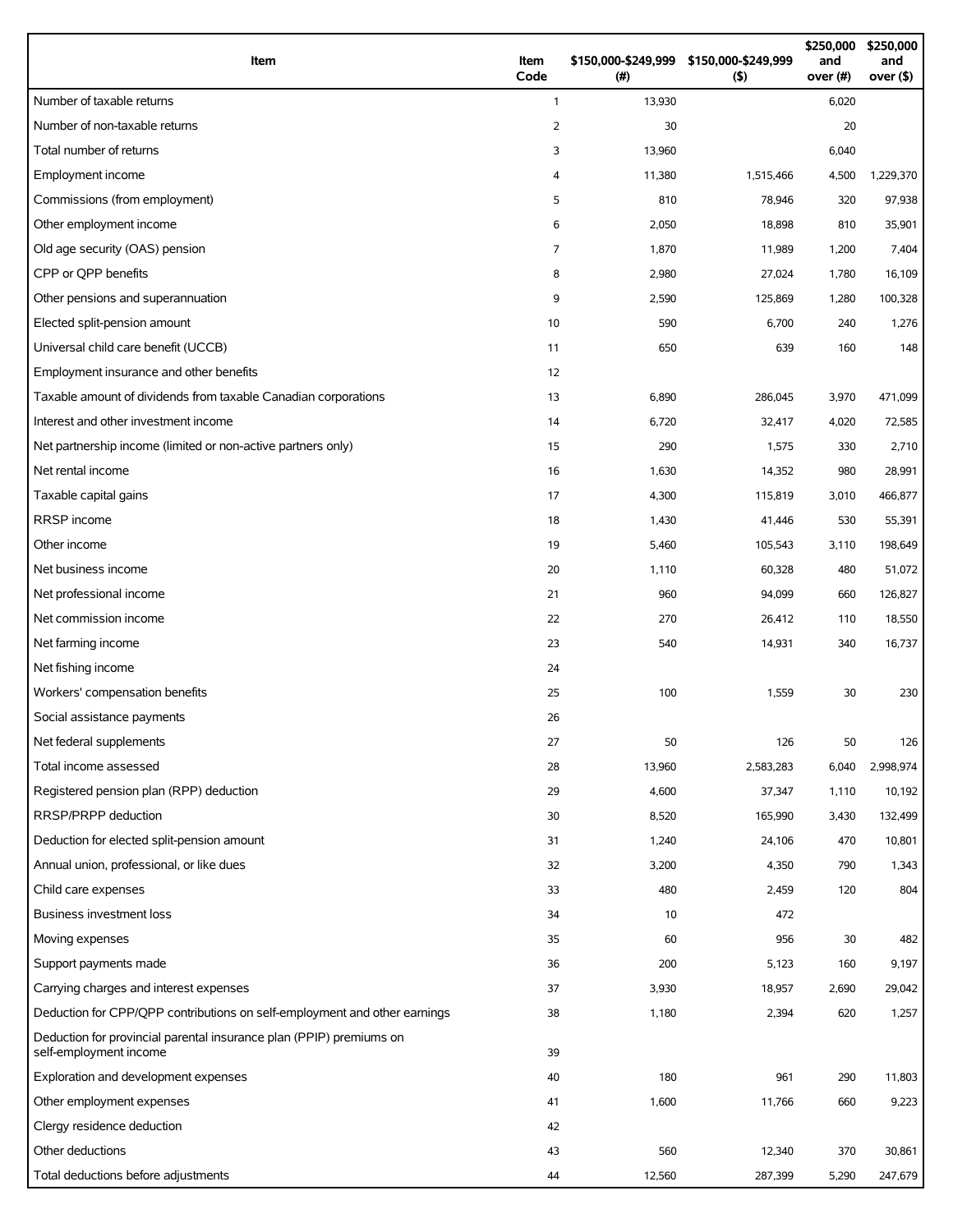| Item                                                                | <b>Item Code</b> | (#)    | \$150,000-\$249,999 \$150,000-\$249,999<br>$($ \$) | \$250,000<br>and<br>over (#) | \$250,000<br>and<br>over (\$) |
|---------------------------------------------------------------------|------------------|--------|----------------------------------------------------|------------------------------|-------------------------------|
| Social benefits repayment                                           | 45               | 1,840  | 11,055                                             | 1,150                        | 7,030                         |
| Net income                                                          | 46               | 13,960 | 2,284,829                                          | 6,040                        | 2,744,403                     |
| Canadian Forces personnel and police deduction                      | 47               |        |                                                    |                              |                               |
| Security options deductions                                         | 48               | 70     | 848                                                | 110                          | 16,341                        |
| Other payments deduction                                            | 49               | 120    | 1,622                                              | 30                           | 244                           |
| Non-capital losses of other years                                   | 50               | 10     | 133                                                |                              |                               |
| Net capital losses of other years                                   | 51               | 1,090  | 4,144                                              | 840                          | 9,181                         |
| Capital gains deduction                                             | 52               | 580    | 63,077                                             | 770                          | 227,220                       |
| Northern residents deductions                                       | 53               | 650    | 4,238                                              | 100                          | 383                           |
| Additional deductions                                               | 54               | 70     | 1,297                                              | 50                           | 547                           |
| Farming/fishing losses of prior years                               | 55               | 30     | 631                                                |                              |                               |
| Total deductions from net income                                    | 56               | 2,450  | 76,151                                             | 1,700                        | 260,272                       |
| Taxable income assessed                                             | 57               | 13,940 | 2,209,108                                          | 6,020                        | 2,484,418                     |
| Basic personal amount                                               | 58               | 13,960 | 160,057                                            | 6,040                        | 69,202                        |
| Age amount                                                          | 59               | 140    | 631                                                | 80                           | 287                           |
| Spouse or common-law partner amount                                 | 60               | 1,390  | 11,322                                             | 590                          | 4,904                         |
| Amount for an eligible dependant                                    | 61               | 250    | 2,527                                              | 70                           | 677                           |
| Family caregiver amount for children under 18 years of age          | 62               | 100    | 223                                                | 50                           | 102                           |
| Amount for infirm dependants age 18 or older                        | 63               | 30     | 113                                                |                              |                               |
| CPP or QPP contributions through employment                         | 64               | 10,660 | 27,340                                             | 3,980                        | 10,480                        |
| CPP or QPP contributions on self-employment and other earnings      | 65               | 1,180  | 2,394                                              | 620                          | 1,257                         |
| Employment insurance premiums                                       | 66               | 8,620  | 7,769                                              | 2,670                        | 2,294                         |
| PPIP premiums paid                                                  | 67               |        |                                                    |                              |                               |
| PPIP premiums payable on employment income                          | 68               |        |                                                    |                              |                               |
| PPIP premiums payable on self-employment income                     | 69               |        |                                                    |                              |                               |
| Volunteer firefighters' amount/search and rescue volunteers' amount | 70               | 30     | 102                                                |                              |                               |
| Canada employment amount                                            | 71               | 11,600 | 13,337                                             | 4,630                        | 5,302                         |
| Public transit amount                                               | 72               | 290    | 157                                                | 70                           | 32                            |
| Children's arts amount                                              | 73               | 1,080  | 386                                                | 450                          | 178                           |
| Home accessibility expenses                                         | 74               | 10     | 70                                                 | 10                           | 57                            |
| Home buyers' amount                                                 | 75               | 60     | 265                                                | 20                           | 73                            |
| Pension income amount                                               | 76               | 2,990  | 5,771                                              | 1,460                        | 2,769                         |
| Caregiver amount                                                    | 77               | 160    | 1,008                                              | 60                           | 335                           |
| Disability amount                                                   | 78               | 330    | 2,608                                              | 190                          | 1,512                         |
| Disability amount transferred from a dependant                      | 79               | 260    | 2,681                                              | 90                           | 917                           |
| Interest paid on student loans                                      | 80               | 90     | 68                                                 | 30                           | 15                            |
| Tuition, education, and textbook amounts                            | 81               | 310    | 2,769                                              | 110                          | 664                           |
| Tuition, education, and textbook amounts transferred from a child   | 82               | 1,230  | 6,453                                              | 570                          | 3,231                         |
| Amounts transferred from spouse or common-law partner               | 83               | 340    | 1,843                                              | 140                          | 744                           |
| Medical expenses                                                    | 84               | 1,190  | 8,101                                              | 720                          | 7,956                         |
| Total tax credits on personal amounts                               | 85               | 13,960 | 38,703                                             | 6,040                        | 16,957                        |
| Allowable charitable donations and government gifts                 | 86               | 8,260  | 37,293                                             | 4,110                        | 94,505                        |
| Eligible cultural and ecological gifts                              | 87               |        |                                                    |                              |                               |
| Total tax credit on donations and gifts                             | 88               | 8,250  | 10,783                                             | 4,100                        | 30,602                        |
| Total federal non-refundable tax credits                            | 89               | 13,960 | 49,486                                             | 6,040                        | 47,559                        |